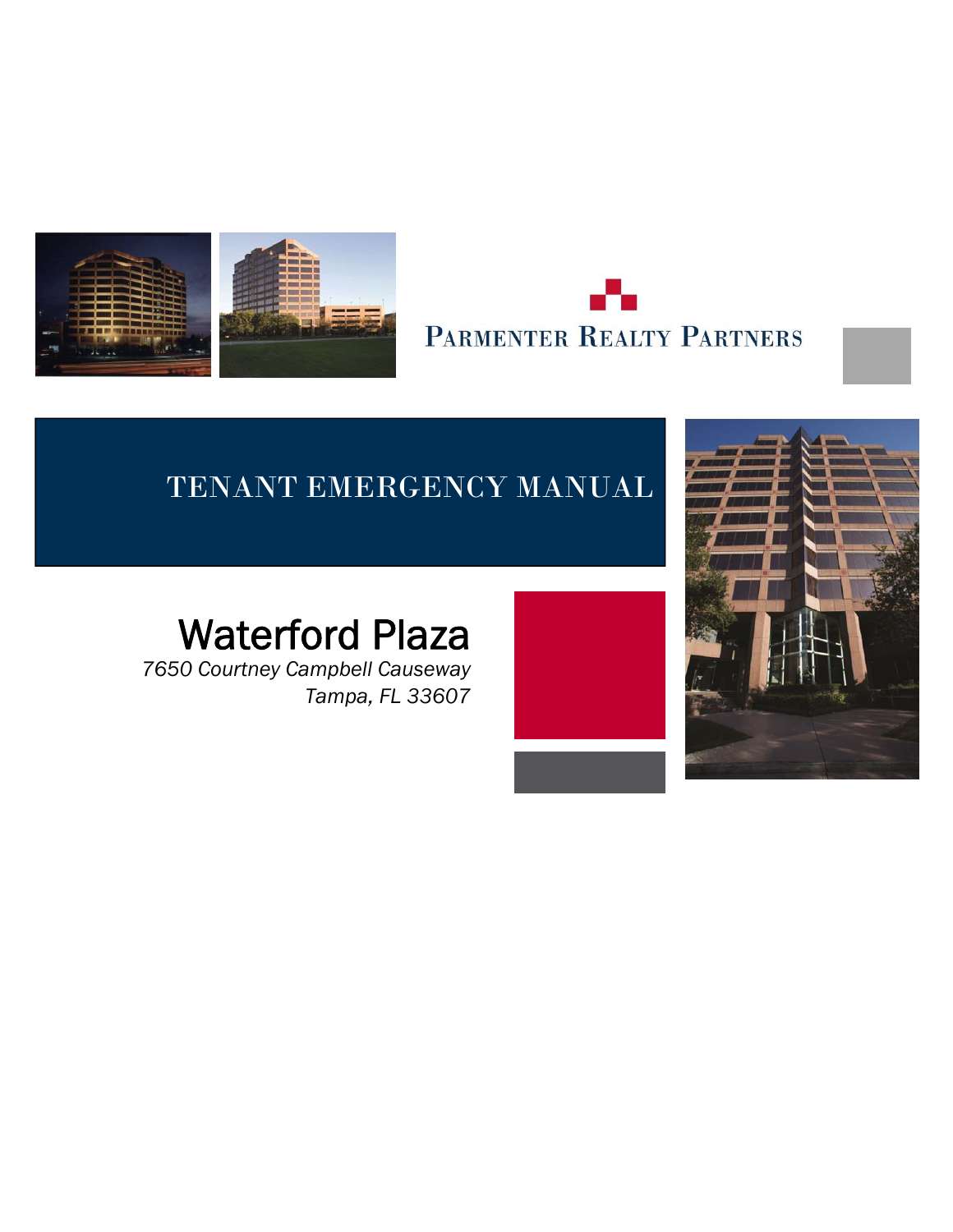#### TABLE OF CONTENTS

| Purpose                                           | 3                       |
|---------------------------------------------------|-------------------------|
|                                                   | 3<br>3                  |
|                                                   |                         |
|                                                   | $\overline{\mathbf{4}}$ |
|                                                   | 4                       |
|                                                   | 4                       |
| Duties of an Established Emergency Coordinator    | 5                       |
|                                                   | 5                       |
|                                                   | 5                       |
| Emergency Coordinator Duties During               | 6                       |
|                                                   | $\overline{7}$          |
|                                                   | 8                       |
|                                                   | 8                       |
|                                                   | 8                       |
|                                                   | 9                       |
|                                                   | 9                       |
|                                                   | 10                      |
|                                                   | 10                      |
|                                                   | 11                      |
|                                                   | 12                      |
|                                                   | 12                      |
| What to do on the Event of a Tropical Storm Watch | 14                      |
|                                                   | 14                      |
|                                                   | 15                      |
| <b>Aircraft</b>                                   |                         |
| <b>Evacuation Procedures to Follow in Case</b>    |                         |
|                                                   | 16                      |
| Civil                                             |                         |
| Evacuation Procedures for Civil Disorder          | 17                      |
|                                                   | 17                      |
|                                                   | 18                      |
|                                                   | 19                      |
|                                                   | 20                      |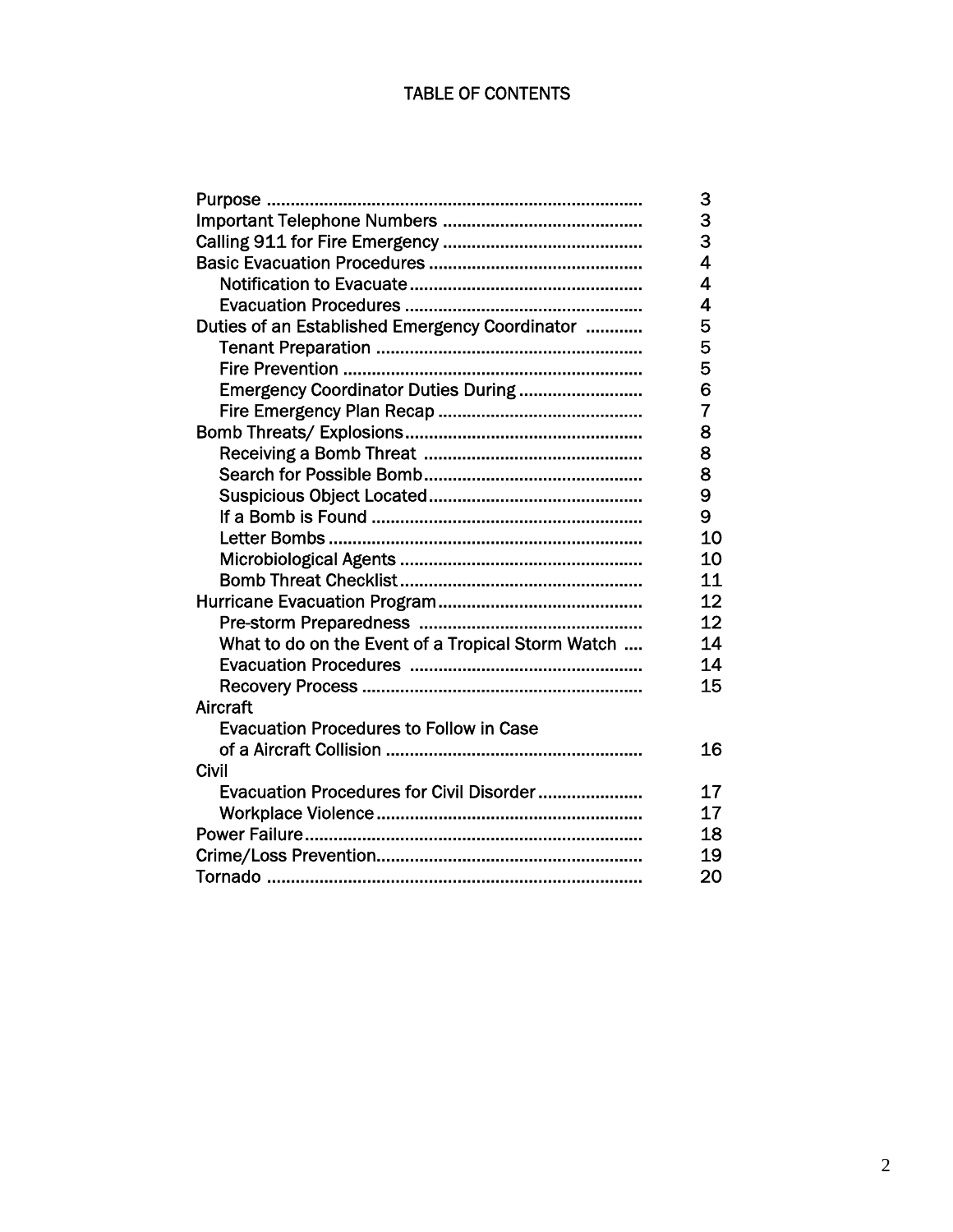#### PURPOSE

The purpose of the booklet is to give guidance and to help those having responsibility for the safety of their employees and visitors and response to emergency and safety situations. The primary goal is to protect individual health and wellbeing and the integrity of the work environment. It is a working document that, when used with foresight and good judgment, will guide company officials and employees through appropriate actions for emergency and safety issues.

It should be noted that this document is simply a guide. Every emergency situation differs – based on individuals involved, environmental circumstances and resources available – and cannot be neatly defined by categories for which hard and fast guidelines can be drawn. Accordingly, each given situation calls for a customized response utilizing individual judgment. Common sense and rational thinking should dictate the response of company officials and employees to emergency and safety incidents.

Being prepared, remaining calm and orderly, and using sound judgment will greatly increase the effectiveness in reacting and responding to emergencies and safety incidents.

It is the responsibility of each tenant to make sure his or her employees are familiar with the building's evacuation program and procedures, and to cooperate with building management in establishing procedures and carrying out occasional evacuation drills.

#### Important Phone Numbers

| Fire/ Medical/ Police Emergencies    | 911                                                   |
|--------------------------------------|-------------------------------------------------------|
| <b>Building Management</b>           | 813-281-1110                                          |
| <b>Building Security</b>             | 813-927-0072                                          |
| <b>Emergency Management</b>          | 813-272-5900 (Hillsborough County)                    |
|                                      | www.hillsboroughcounty.org/emergency/                 |
|                                      | 727-464-3800 (Pinellas County)                        |
|                                      | www.pinellascounty.org/emergency/                     |
|                                      | 727-847-8137 (Pasco County)                           |
|                                      | http://www.pascocountyfl.net/index.aspx?NID=365       |
| <b>Red Cross Shelter Information</b> | 813-348-4820 (Greater Tampa Bay Chapter Headquarters) |
|                                      | http://www.redcross.org/fl/tampa-bay                  |

#### How to call 911

Dial 911; state the nature of the emergency- Fire (*example*) The fire alarm dispatcher will need to know the following information:

1. Your Name & Number: 2. Building Name & address: Waterford Plaza- 7650 Courtney Campbell Causeway (Route 60) 3. Nearest cross street: N. Rocky Point Drive (Left at Rocky Point Light) 4. Type of Occupancy: Multi-tenant office building 5. What part of the building is on fire: Roof, suite, floor, etc.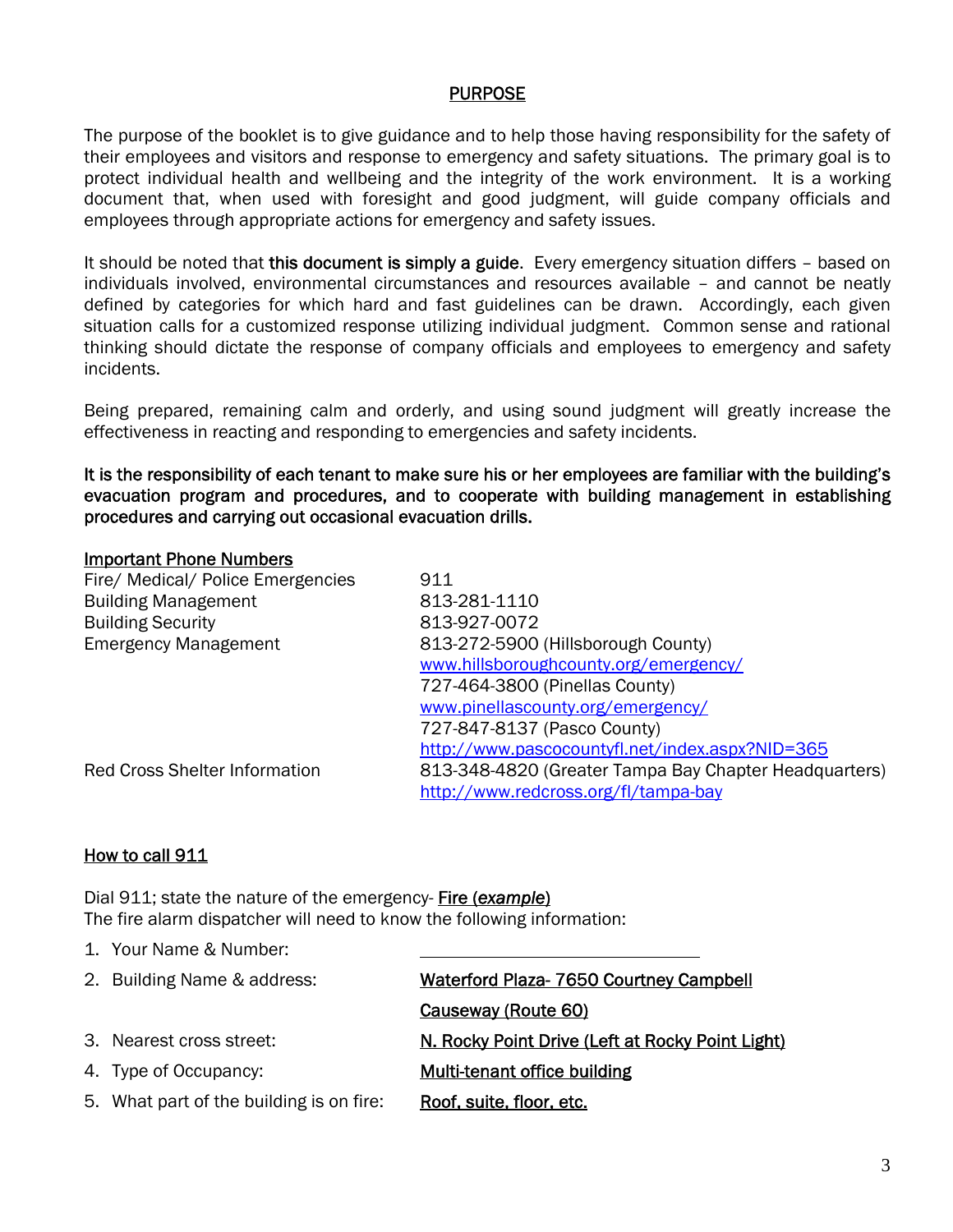#### BASIC EVACUATION PROCEDURES

#### NOTIFICATION TO EVACUATE

- A. Should there be a need to evacuate your floor in an emergency situation, you will hear an alarm followed by a recorded voice message instructing you to use the nearest exit stairs. There will also be flashing alarm indicators in the corridors. You also may be instructed to evacuate by direct contact from building management.
- B. Please make note, that the fire system is designed to activate the audible alarms on the floor in which the emergency exists, the stairwells, the next two floors above and one floor below the effected floor. This is to allow individuals in the immediate danger to evacuate first. For this reason, individuals on floors not in an alarm condition may or may not hear an alarm sounding.

#### EVACUATION PROCEDURES

- A. During an emergency you must evacuate through the stairs; the elevators will not be in use. Any physically disabled persons that cannot go down the stairs should wait in the pressurized stairwells for the fire rescue to rescue them.
- B. If there is smoke present in your office suite or corridor, crawl across the floor to the nearest exit. The smoke and gases will rise toward the ceiling; the air near the floor will be easier to breath. If you approach a closed door, touch it first to determine if it is hot before you open it. If it is hot, there may be a fire on the other side of the door; you should use an alternate escape route.
- C. When descending a stairwell, employees should walk single file, staying close to the outer walls. When approaching landings, watch for doors opening and additional people entering the stairwell.
- D. The stairwells are pressurized to prevent the infiltration of smoke, but if while using the stairs you should encounter extreme heat or smoke, return to the nearest floor, check to see if it is safe, and proceed to the opposite stairwell.
- E. The designated Floor Warden for the floor should check to see that all suites are empty and that no one is remaining in the restrooms or elevator lobbies.
- F. If there is a small fire on your floor, alert 911 and building management. Only those people who are certified in fire safety procedure can operate a fire extinguisher. Never attempt to fight a fire by yourself.
- G. In any situation, stay calm, walk through the corridors and down the stairs in an orderly manner, and be alert to instructions given by emergency personnel and the building management. Be sure to congregate in designated area assigned by your company's Emergency Coordinator.
- H. Do not re-enter the building until instructed to do so by building management personnel.
- I. It is imperative that whenever there is an alarm you must follow the instructions to exit the building. An emergency situation may not always be obvious from your location in the building. Do not assume that it is "just a drill".
- J. In compliance with the City of Tampa Fire Marshall, the preceding outline is provided for your safety.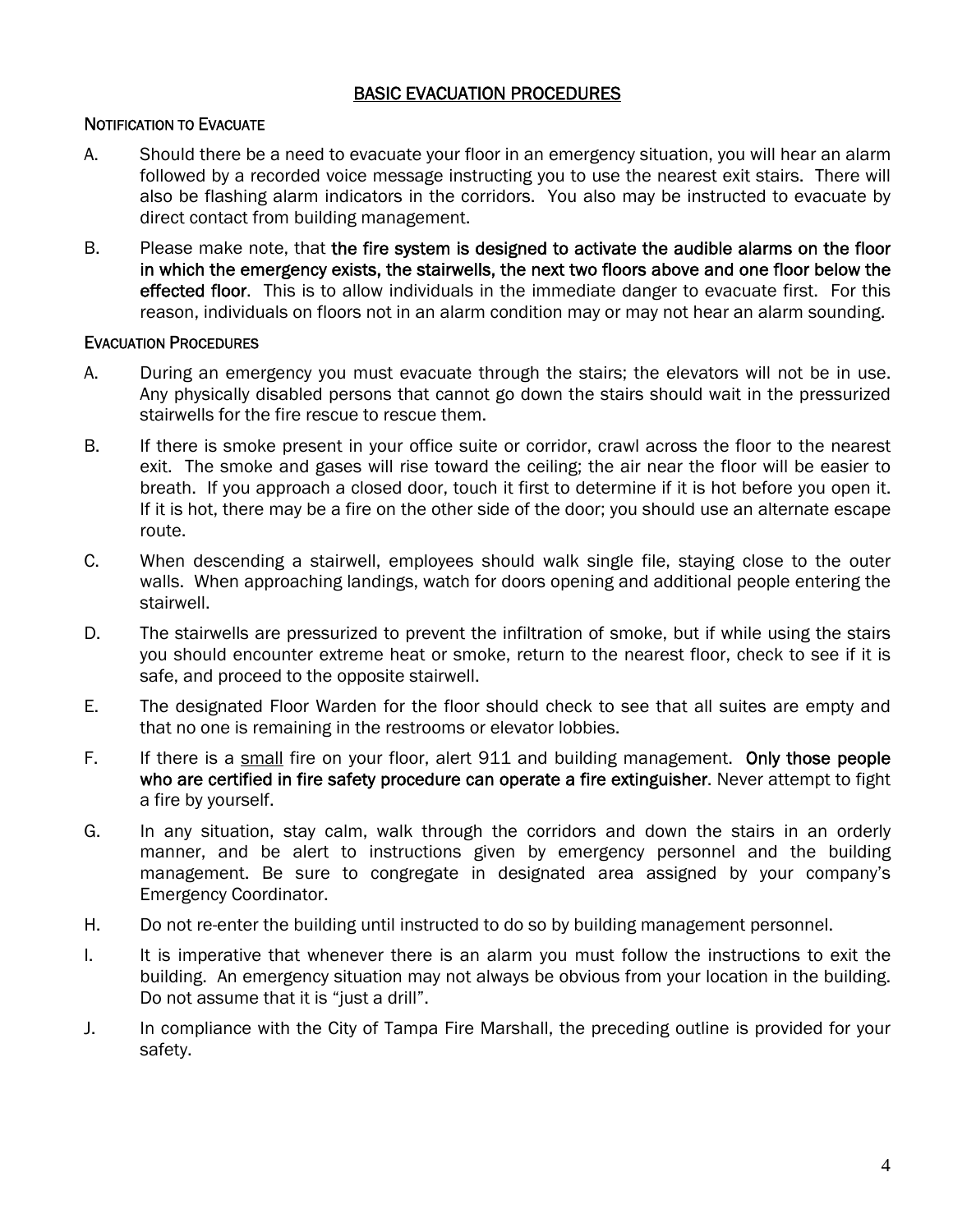#### DUTIES OF AN ESTABLISHED EMERGENCY COORDINATOR

Every tenant is to assign a Emergency Coordinator. The Emergency Coordinator must be someone who is organized and can keep themselves calm in emergency situations.

#### TENANT PREPARATION

- 1. The Emergency Coordinator should be familiar with the evacuation plan as it applies to his or her suite.
- 2. The Emergency Coordinator needs to make sure that all employees are familiar with the evacuation procedures.
- 3. The Emergency Coordinator must notify building management of any employee who might need special assistance in evacuation the building, and assign an employee to assist him or her in the event of an emergency. The Emergency Coordinator must keep this list and building management updated.
- 4. The Emergency Coordinator may be asked to meet on occasion with building management to review the emergency procedures.
- 5. Complete and post a diagram of the nearest exit visible to all employees.
- 6. Know where fire alarms and exits are located.
- 7. Designate meeting area for the employees to meet for a head count. Per City of Tampa 100' away from the premises, including the garage.

#### **FIRE PREVENTION**

Each Emergency Coordinator must periodically review the following points and report shortcomings to the building management, where needed.

- 1. Make periodic checks to prevent accumulation of combustible materials in your suite.
- 2. Check monthly on the availability and conditions of all fire fighting appliances and hose, (if applicable) in the cabinets in your suite. Please note: Each tenant is responsible to assure that his or her fire extinguisher up to date and in working order.
- 3. Make periodic inspections of the work areas within your suite. This will eliminate any possible fires from occurring.
- 4. Prevent accumulation of items in the stairwells that could impede evacuation and make periodic checks to insure that stairwells doors are never blocked, so they are fully able to close. During an alarm the door must stay closed.
- 5. Eliminate tripping hazards from the suite i.e. long cords, loose carpeting, etc.
- 6. All fire sprinkler heads should have 18"clearance; this is especially around areas where boxes are stacked on top of cabinets. Nothing should be hanging from the fire sprinklers.
- 7. Suite entry doors should be propped open ONLY with an electronic magnet that is tied to the building fire alarm system and not with a door stop, (or like item).
- 8. Space heaters and fragrant plug-ins are a fire hazard and not allowed on the property.



**Did You Know**  The City of Tampa considers extension cords a fire hazard and is not allowed in commercial properties. Use power strips instead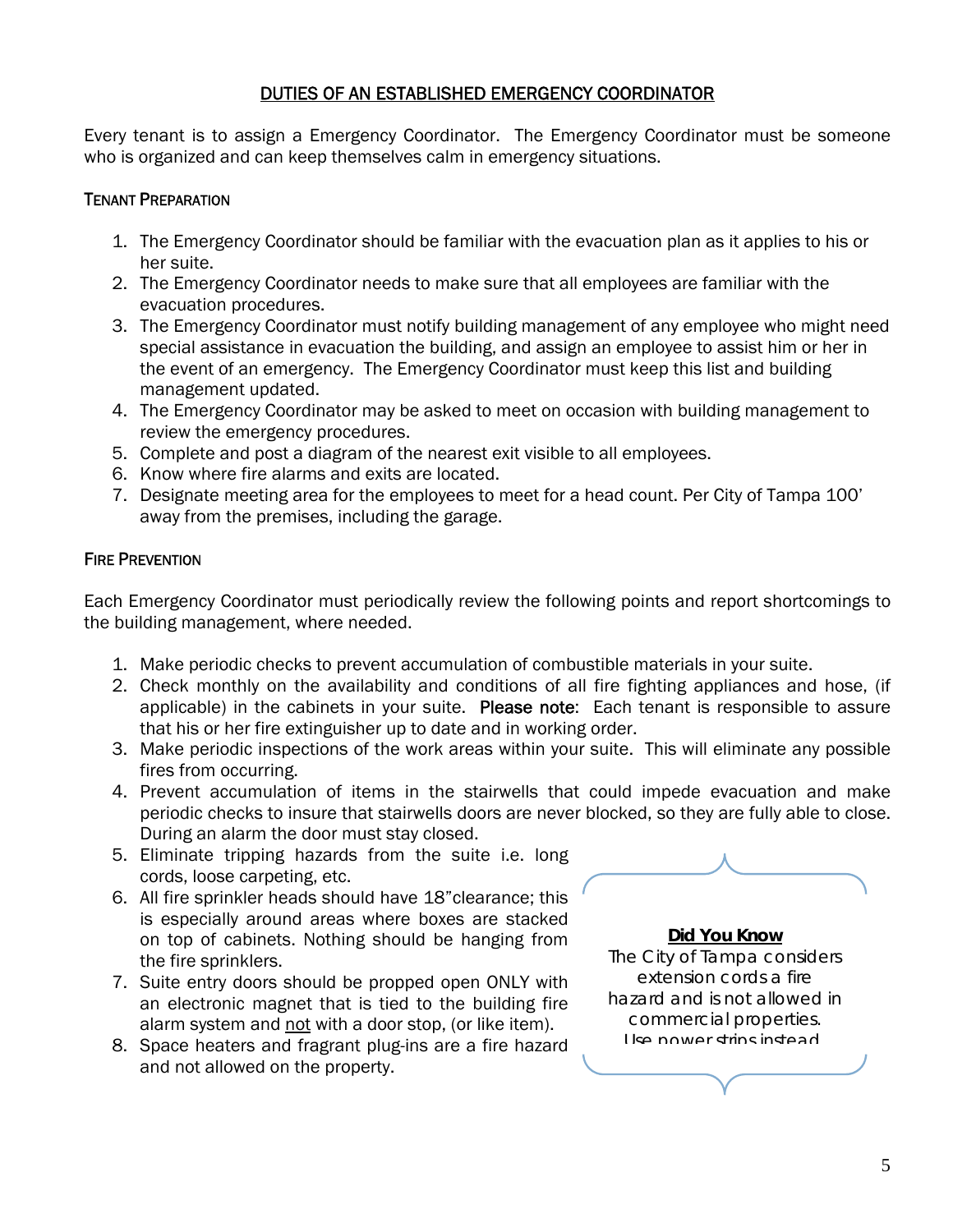#### EMERGENCY COORDINATOR DUTIES DURING AN FIRE EVACUATION

In case of fire, Emergency Coordinator's leadership will receive one of its most severe tests. The Emergency Coordinator will be looked to for direction and be expected to set an example for calmness and orderliness in the evacuation of personnel.

In case of fire, the floor on which the fire occurs, two floors above and one floor below the fire is to evacuate IMMEDIATELY. It will also be necessary in the event of a large fire to evacuate more floors so the firefighters will have a place from which to work from. The effected floors would be notified by the sounding of the alarm on those floors. (Please Note: When the fire alarm sounds, please do not call the management office. The building management will make an announcement over the building speakers if it is a false alarm.)

The evacuation in case of fire should always be DOWNWARD. In case of fire, it must be strongly stresses, that evacuation MUST BE VIA THE STARWELLS AND NOT BY THE ELEVATORS. The stairwells are your safest haven, fire proof and safe from smoke, providing the doors are not blocked open.

- Step 1 In case of fire in your area, remove anyone from immediate danger, and then go to the nearest fire alarm pull station on your floor. They are located on each floor at the end of the hallway by the stairs.
- Step 2 Pull handle. This will cause alarm to sound. Notify the TAMPA FIRE DEPARTMENT BY DIALING 911. Should you have a cell phone, please contact the building management at 813- 281-1110.
- Step 3 Only use fire extinguishers in case of a small fire. Remember only a trained and certified person can use the fire extinguisher. Do not waste time. Sound the alarm first.
- Step 4 The designated Emergency Coordinator should check to see that all personnel in their suite has evacuated. The Emergency Coordinators need to check the bathroom, closets, utility rooms, etc.
- Step 5 The Emergency Coordinator must have the list of people they are in charge of and make sure your people are accounted for, if any are missing let the Fire Department know. The Emergency Coordinator will want to assign a meeting place for all of their employees to assure a faster and a more organized way of finding everyone.
- Step 6 You are the last person to leave the floor, make sure all doors are closed. This slows the fire down.

If caught in smoke, take short breaths, breath through your nose, and crawl to escape; air is better near the floor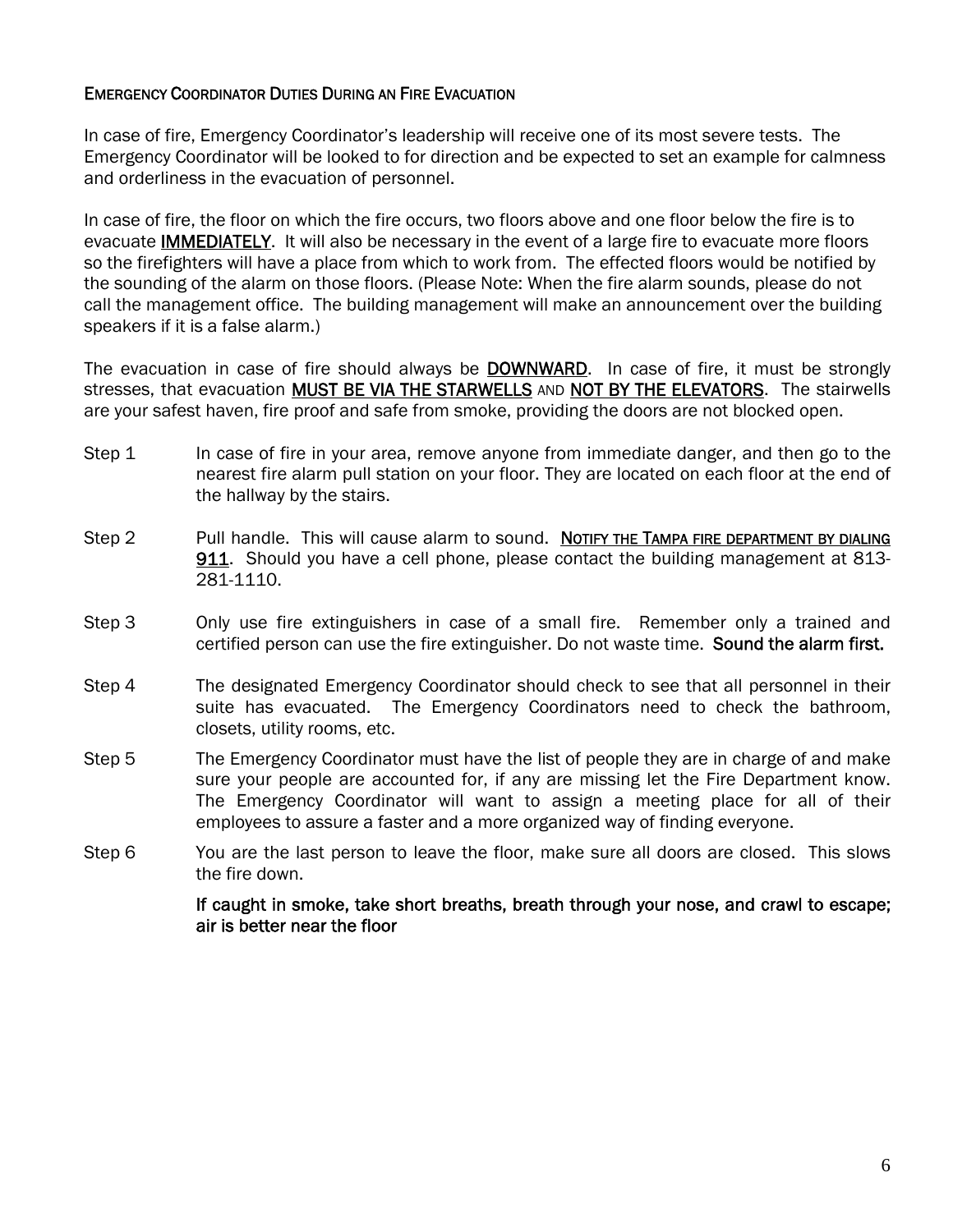**Remember the fire emergency plan:** 

# **RACE**

### **R- RESCUE**

**REMOVE EVERYONE FROM THE FIRE AREA**

## **A- ALERT**

**SOUND THE ALARM, PULL THE CLOSEST FIRE ALARM PULL STATION & ALERT THE FIRE DEPARTMENT**

## **C- CONTAIN**

**CLOSE DOORS TO CONFINE FIRE TO AS SMALL AN AREA AS POSSIBLE & TO REDUCE DRAFTS**

**E-EXTINGUISH**

**USE FIRE EXTINGUISHER IF POSSIBLE AND ONLY IF YOU HAVE PROPER TRAINING, BUT ONLY AFTER THE OTHER STEPS HAVE BEEN TAKEN DO NOT ENDANGER ANYONE'S LIFE.**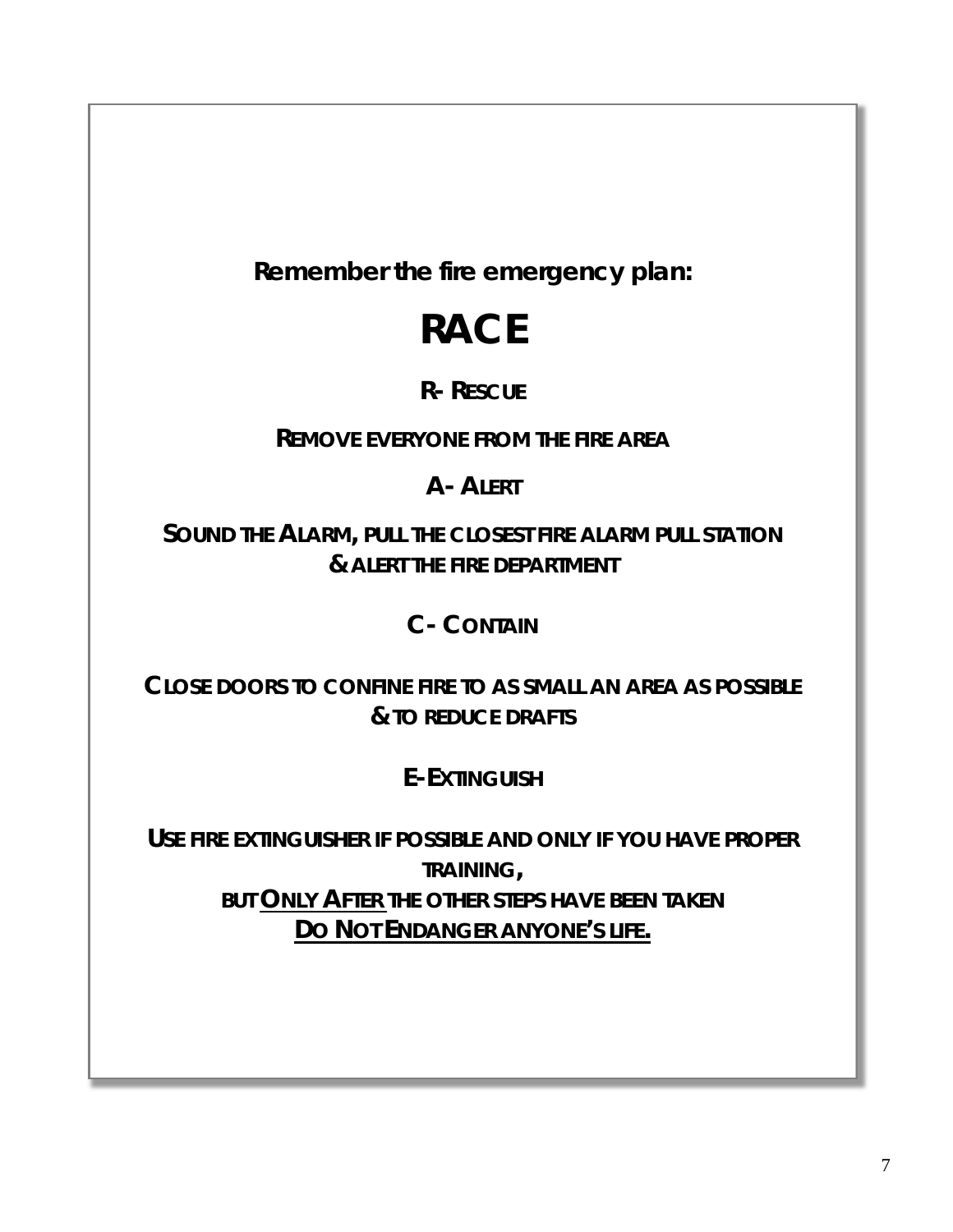#### BOMB THREATS/EXPLOSIONS

#### RECEIVING A BOMB THREAT

Bomb threats are usually received via telephone by a switchboard operator or receptionist; however, they may be received by other means and by anyone either inside or outside of the Tenant's company.

#### THE PERSON RECEIVING A BOMB THREAT SHOULD:

- A. Alert another employee discreetly, by passing a note or signaling, to notify Emergency Coordinators and Property Management that a threatening phone call has been received. Be sure to advise them of the number of the line where the call came in.
- B. Complete the "Bomb Threat Checklist" while talking to the caller. Switchboard Operators and others most likely to receive threats should keep the checklist conveniently at hand.
- C. Keep the caller on the line as long as possible. Ask that the message be repeated. Write down every spoken word of the caller.
- D. If the caller does not identify the location of the bomb, time of detonation, type, what it looks like or why the bomb was planted, ask the caller to provide this information.
- E. Pay particular attention for background noises, such as motors running or other noises which might give even a remote clue as to the place from which the call is being made.
- F. Listen closely to the voice to determine sex, approximate age, voice quality, accent and speech impediments.
- G. Immediately report the information to Tenants' designated officials and Property Management.
- H. Do not discuss the bomb threat with anyone else unless instructed to do so. This is to prevent panic and unauthorized disclosure to the news media.

#### THE EMERGENCY COORDINATOR WILL:

- A. Alert the Assistant Emergency Coordinator and stand by for instructions from Property Management
- B. Assist local authorities in search of the floor if necessary
- C. Implement relocation/evacuation in accordance with the evacuation plan, if necessary

#### SEARCH FOR POSSIBLE BOMB

Upon receiving a report that a bomb has been placed within the Building, a search may be ordered by governing authorities. Any search for an explosive device is dangerous and must be conducted by persons who are trained and willing. The police will be asked to assist in the search; however, Emergency Coordinators and their Assistants are familiar with their areas and will notice extraneous objects quickly. Search teams should include Emergency Coordinators, Assistants and Police.

- A. The purpose of the search is to locate and report suspicious objects without moving, jarring or touching the object or anything attached to it. The removal or disarming of a potential bomb must be left to the professionals in explosive ordinance disposal.
- B. The search party must be given all available information such as:
	- 1. Reported location and type of explosive device.
	- 2. Floor plans of search areas.
	- 3. When to halt the search.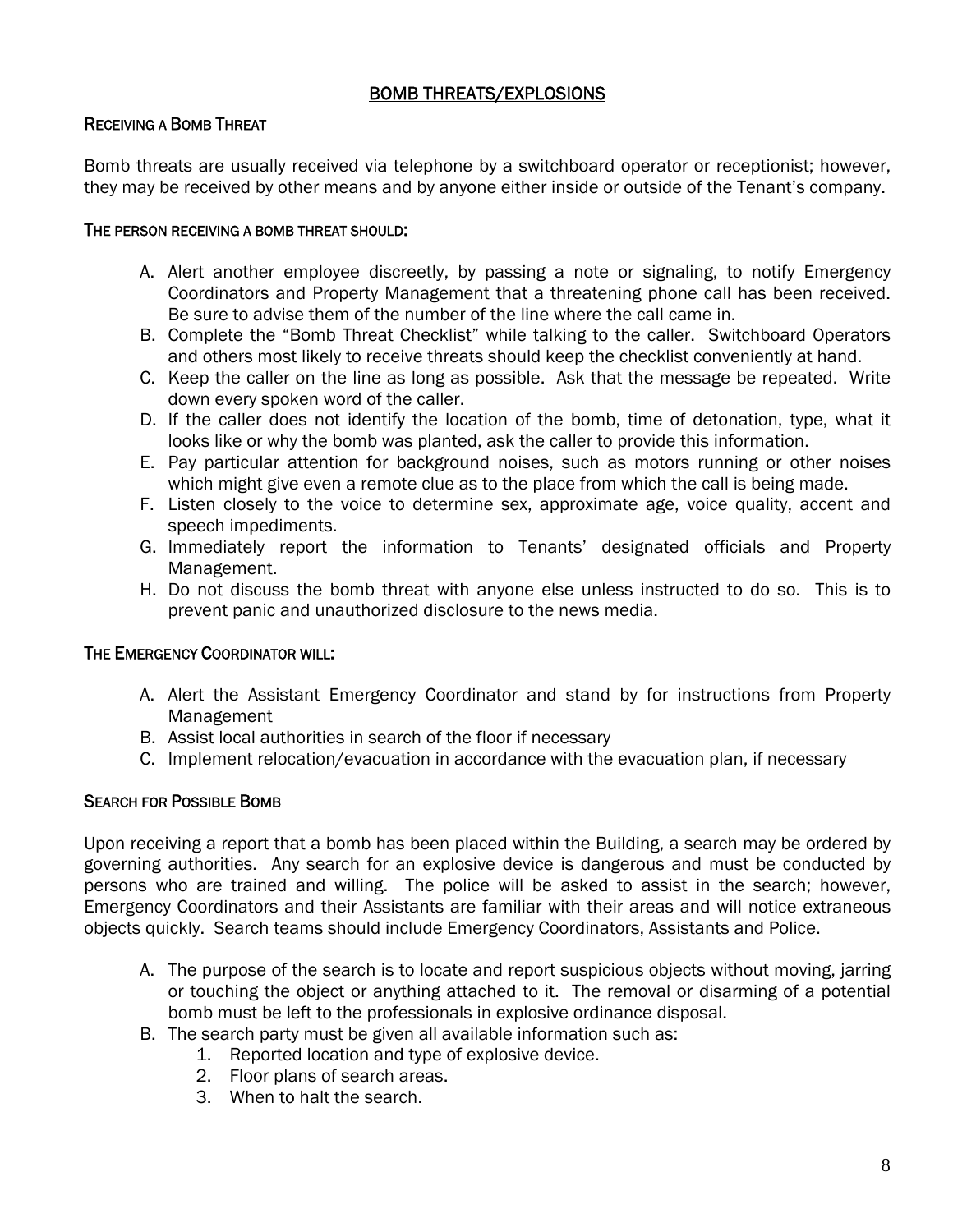- C. The search team should be separated into pairs, with each group assigned specific areas to search.
- D. As the search of each area is completed, report findings to the Emergency Coordinator and Property Management.
- E. A search is best conducted by dividing the areas or rooms into three (3) levels, starting with the floor. Thoroughly search the bottom third of the room, then the second level which is the mid-section of the room, and finally the third level which is from the second level up to the ceiling.

#### SUSPICIOUS OBJECT LOCATED

Upon locating a suspicious object during a search, the police will summon the bomb squad. When such an object is located either during a search or observed without prior warning, the areas should be cleared and the Emergency Coordinator advised immediately. The object should not be touched, handled or moved in any way except by professionals in explosive ordinance disposal.

#### THE EMERGENCY COORDINATOR WILL:

- A. Notify Property Management.
- B. If the object is obviously or probably a bomb, immediately evacuate the floor in accordance with the relocation/evacuation plan.
- C. If the identity of the suspicious object is uncertain, the Emergency Coordinator should clear the immediate area of the suspicious object.
- D. Evacuation of the floor is at Tenant's discretion. Unless it is certain that the item is a bomb, neither governing authorities nor Property Management will issue a mandatory evacuation order.

#### IF A BOMB IS FOUND

If a bomb (or what you think to be a bomb) is found, DO NOT TOUCH THE OBJECT, but immediately follow these instructions.

- A. Dial 911 Advise the 911 operator that you have discovered what you believe to be a bomb, then provide the following information.
	- 1. Your Name.
	- 2. Name and Address of the Building. (listed below)
		- Waterford Plaza- 7650 Courtney Campbell Causeway
	- 3. Location of the suspicious object.
	- 4. Description of the suspicious object.
- B. Call Building Management at 813-281-1110 and report the emergency information. Advise Property Management of instruction received from authorities. Property Management will advise other Tenants who might be affected.
- C. If the authorities recommend that the Building be evacuated, use exit doors AWAY for the DANGER ZONE. Building Management will give instruction to the other Tenants. DO NOT USE ELEVATORS.
- D. DO NOT re-enter the Building until Property Management or the authorities have notified you that it is safe to do so.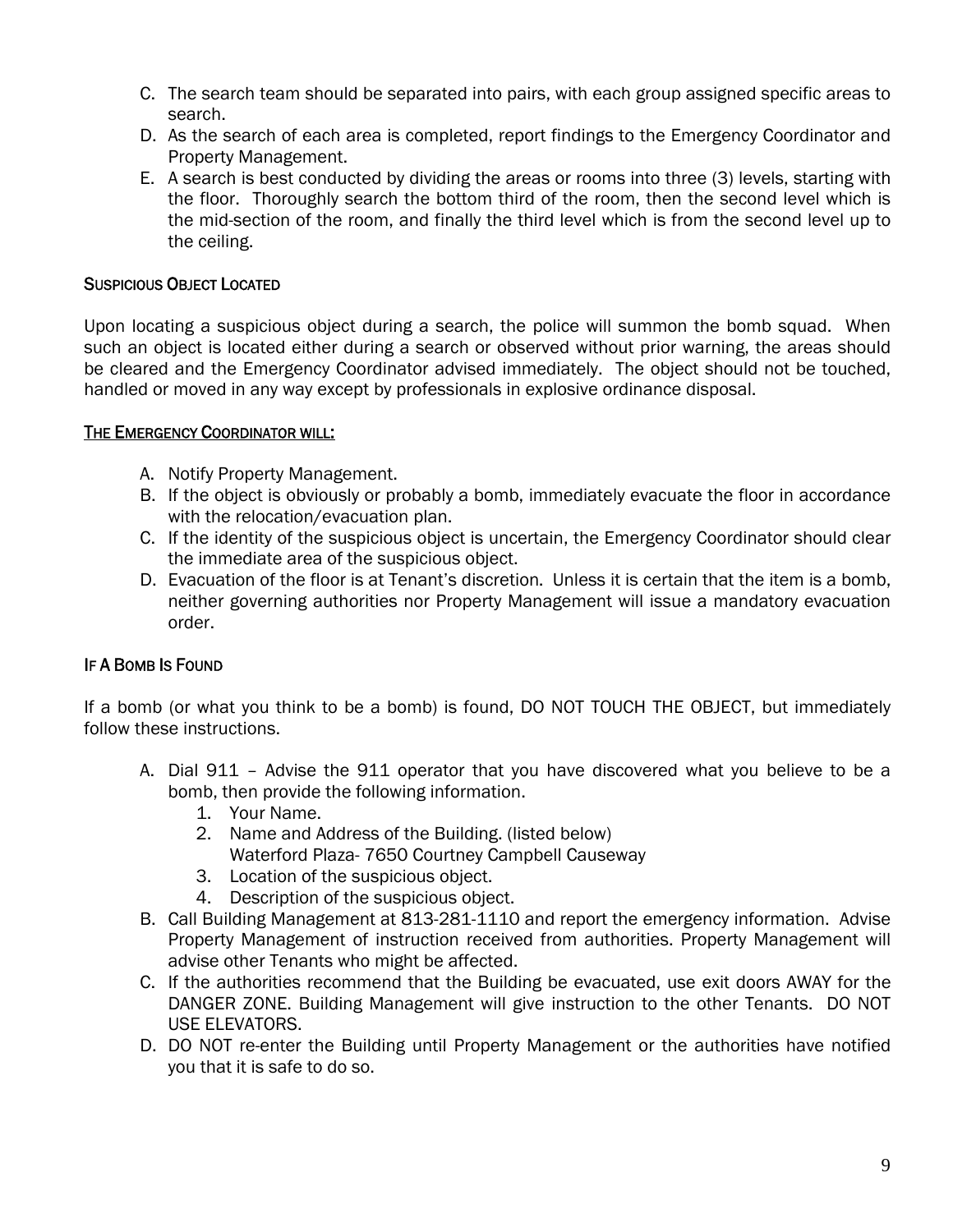In the event a bomb threat is received via the telephone, follow the procedures outlined on the BOMB THREAT CHECKLIST. All personnel, who answer phones, should keep copies of the BOMB THREAT CHECKLIST available for immediate use should such a call be received.

#### LETTER BOMBS

Letter bombs are designed to travel safely but to explode when opened, triggered by either mechanical (spring loaded) or electrical means. One common type of postal bomb consists of 2 to 5 ounces of plastic explosive with a pencil-shaped metal fuse pressed in its center. Envelopes usually measure approximately 5  $\frac{3}{4}$ " by 4" by 3/16: thick and weigh between 2 and 3 ounces.

Some signs to look for:

- 1. Size; is the letter unusually thick?
- 2. Weight; is it heavy? An effective letter bomb will weigh over two ounces. Few first class letters weigh as much.
- 3. Balance; is it heavier at one end?
- 4. Feel; is there any springiness in the sides of the letter; Does it flex indicating it is filled with folded paper, or is it stiff?
- 5. Appearance; are there grease marks on the envelope or wrapping caused by sweating of an explosive? Is the envelope sealed more tightly than usual or taped shut? Does it bear an unusual style of writing?
- 6. Odor; is there a smell of almonds or marzipan?

If you consider a parcel or letter suspect, DO NOT OPEN IT. Immediately inform the Police Bomb Squad and notify Property Management.

#### MICROBIOLOGICAL AGENTS

Microbiological agents, such as Anthrax, can also be delivered by mail. Effective dispersal of anthrax is difficult due to the fact that the bacteria cannot survive exposure to ultraviolet light or direct moisture. The preferred method of delivery is through letters or packages opened by unsuspecting individuals. Anthrax delivered in this manner most often resembles a white, dry, fine powdery substance. Please exercise caution in mail handling procedures.

Identifying suspect parcels:

- 1. Pay attention to the appearance, wrapping, unfamiliar addresses, postage or any other irregularities of the parcel.
- 2. Was the parcel expected?
- 3. Do you know the sender?
- 4. If there are issues with any of the above, or you feel that any item is suspect, contact your supervisor and / or management personnel for further action.

Process when you encounter an unidentified substance:

- 1. Do not panic.
- 2. Do not touch, smell, taste, disturb or try to analyze the substance.
- 3. Carefully place the item on your desk and step away.
- 4. Notify your supervisor and building management personnel immediately.
- 5. Quietly restrict the area until security arrives.
- 6. Remain in the immediate area to minimize the potential spread of the substance.
- 7. Turn off any fans nearby.
- 8. Do not attempt to wash off or disperse the agent. Do wash any exposed skin thoroughly with soap and water – bleach or Lysol is not necessary.
- 9. Wait for trained personnel to arrive.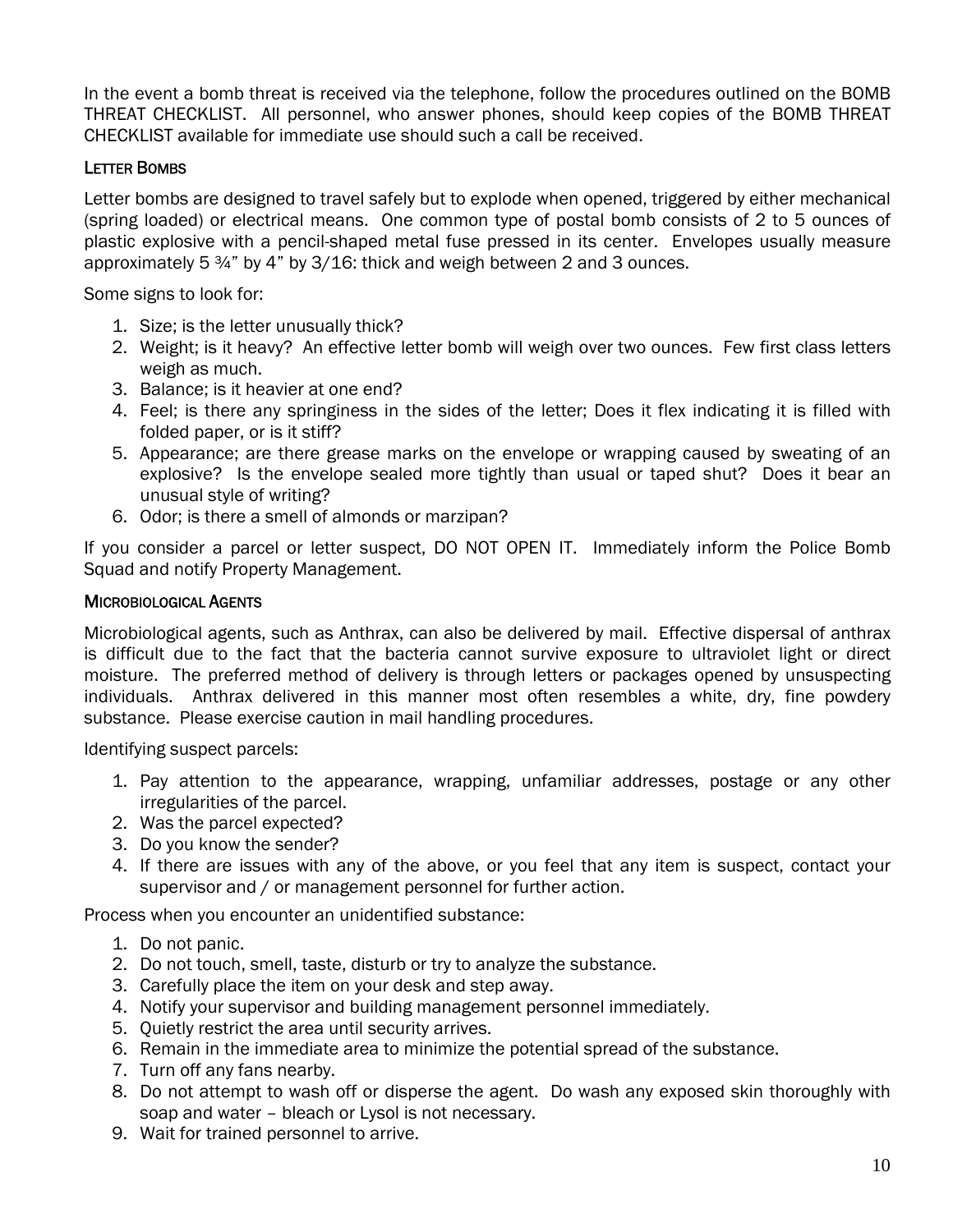#### BOMB THREAT CHECKLIST

| ATF BOMB THREAT CHECKLIST                                                                                       |                         |                 |         |         |                                                                                                                                                                                                                                        |  |
|-----------------------------------------------------------------------------------------------------------------|-------------------------|-----------------|---------|---------|----------------------------------------------------------------------------------------------------------------------------------------------------------------------------------------------------------------------------------------|--|
|                                                                                                                 |                         |                 |         |         |                                                                                                                                                                                                                                        |  |
|                                                                                                                 |                         |                 |         |         |                                                                                                                                                                                                                                        |  |
|                                                                                                                 |                         |                 |         |         |                                                                                                                                                                                                                                        |  |
|                                                                                                                 | QUESTIONS TO ASK        |                 |         |         |                                                                                                                                                                                                                                        |  |
| 1.                                                                                                              |                         |                 |         |         |                                                                                                                                                                                                                                        |  |
| 2.                                                                                                              |                         |                 |         |         |                                                                                                                                                                                                                                        |  |
| 3.                                                                                                              |                         |                 |         |         |                                                                                                                                                                                                                                        |  |
| 4.                                                                                                              |                         |                 |         |         |                                                                                                                                                                                                                                        |  |
| 5.                                                                                                              |                         |                 |         |         |                                                                                                                                                                                                                                        |  |
| 6.                                                                                                              |                         |                 |         |         |                                                                                                                                                                                                                                        |  |
| 7.                                                                                                              |                         |                 |         |         |                                                                                                                                                                                                                                        |  |
| 8.                                                                                                              |                         |                 |         |         |                                                                                                                                                                                                                                        |  |
| 9.                                                                                                              |                         |                 |         |         |                                                                                                                                                                                                                                        |  |
| 10.                                                                                                             |                         |                 |         |         |                                                                                                                                                                                                                                        |  |
|                                                                                                                 | Caller's Voice (circle) |                 |         |         |                                                                                                                                                                                                                                        |  |
|                                                                                                                 | Calm Disguised          |                 | Nasal   | Angry   | <b>Broken</b>                                                                                                                                                                                                                          |  |
|                                                                                                                 | Stutter                 | Slow            | Sincere | Lisp    | Rapid                                                                                                                                                                                                                                  |  |
|                                                                                                                 | Giggling Deep           |                 | Crying  | Squeaky | Excited                                                                                                                                                                                                                                |  |
|                                                                                                                 |                         | Stressed Accent | Loud    | Slurred | Normal                                                                                                                                                                                                                                 |  |
|                                                                                                                 |                         |                 |         |         | If voice is familiar, whom did it sound like?<br><u>Letting and the contract of the contract of the contract of the contract of the contract of the contract of the contract of the contract of the contract of the contract of th</u> |  |
|                                                                                                                 |                         |                 |         |         |                                                                                                                                                                                                                                        |  |
|                                                                                                                 |                         |                 |         |         |                                                                                                                                                                                                                                        |  |
|                                                                                                                 | Remarks:________        |                 |         |         |                                                                                                                                                                                                                                        |  |
|                                                                                                                 |                         |                 |         |         |                                                                                                                                                                                                                                        |  |
|                                                                                                                 |                         |                 |         |         |                                                                                                                                                                                                                                        |  |
|                                                                                                                 | Person receiving call:  |                 |         |         |                                                                                                                                                                                                                                        |  |
|                                                                                                                 |                         |                 |         |         |                                                                                                                                                                                                                                        |  |
| Report call immediately to: Note that the series of the series of the series of the series of the series of the |                         |                 |         |         |                                                                                                                                                                                                                                        |  |
|                                                                                                                 |                         |                 |         |         |                                                                                                                                                                                                                                        |  |
|                                                                                                                 |                         |                 |         |         |                                                                                                                                                                                                                                        |  |
|                                                                                                                 |                         |                 |         |         |                                                                                                                                                                                                                                        |  |
|                                                                                                                 |                         |                 |         |         |                                                                                                                                                                                                                                        |  |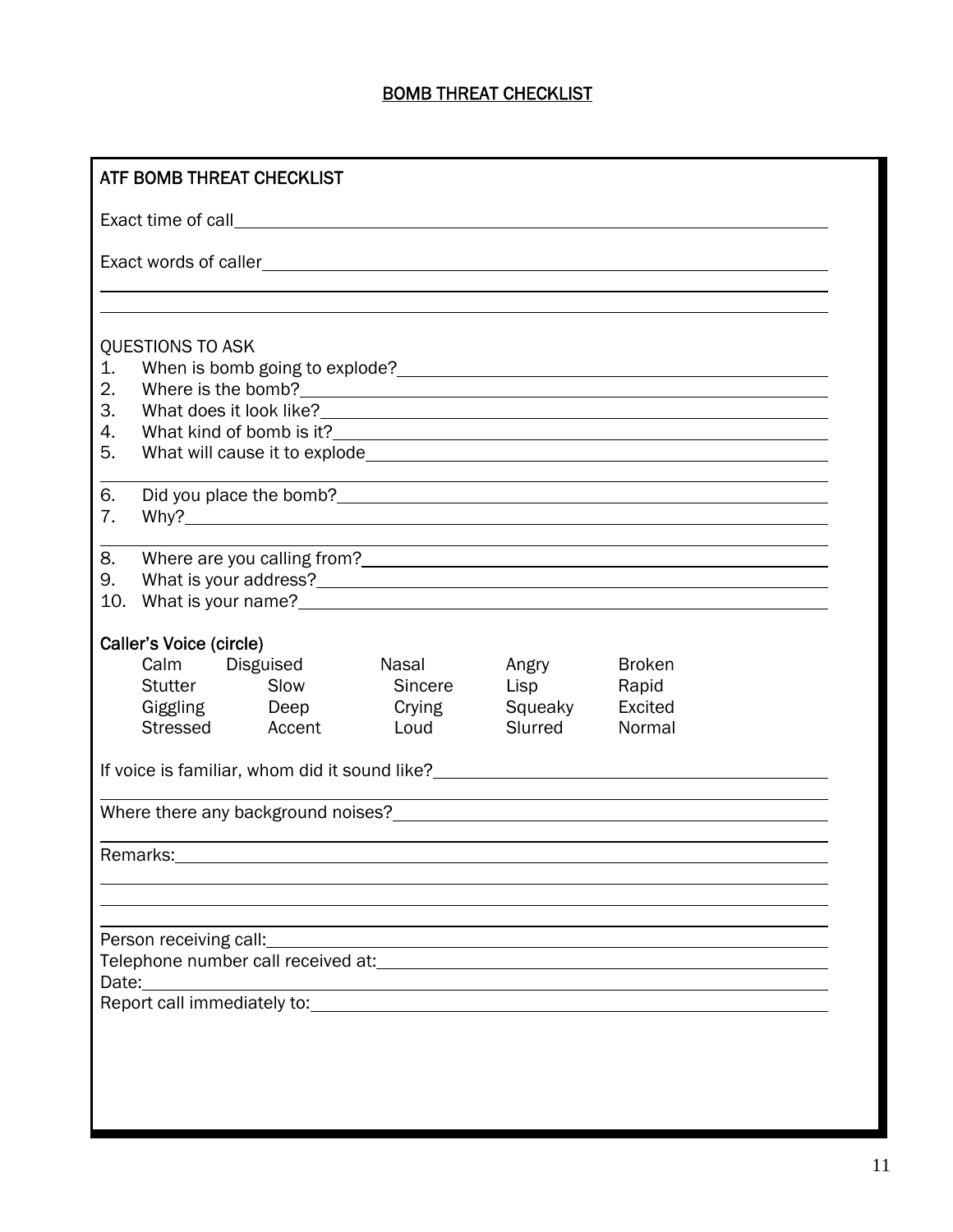#### HURRICANE EVACUATION PROGRAM

Parmenter Realty Partners cooperates with appropriate local and regional governmental authorities to inform all our tenants of correct preparation and procedures to follow in the event of a hurricane landfall in the Tampa Bay region.

We urge all our tenants to always be alert to changing weather conditions when any threatening storm is in the area.

It is the responsibility of each tenant and his employees to be familiar with this Hurricane Evacuation Program. It is extremely important for the safety of our Tenants and their property that these procedures be strictly followed.

Waterford Plaza is located in Evacuation Level A which means that the area is evacuated when wind velocity reaches 74-95mph and tide heights reach up to 8 feet. Evacuation level areas are vulnerable to storm surge. Storm surge is water that is pushed toward the shore by the force of the winds swirling around a storm. This advancing surge combines with normal tides which can increase the water height as the storm approaches shore. This surge can cause severe flooding in coastal areas.

#### 1. PRE-STORM PREPAREDNESS

- A. Update and maintain copies of insurance policies including business interruption insurance.
- B. Prepare/update your company's business continuity plan. This should include scenarios for short and long term building closures, internal employee contact network system and client contact procedures. Resources for creating such a plan is http://www.floridadisaster.org/DEMbusiness.asp; http://www.hillsboroughcounty.org/index.aspx?nid=669
- C. You should be alert to any major storm in the Atlantic Ocean, Caribbean, or Gulf of Mexico. We recommend that each tenant have in his suite some type of radio (preferably battery operated NOAA weather radio) so that he can keep informed of the status of approaching storms. The size, direction, and speed of a hurricane can change rapidly. You can also follow storms at:

National Hurricane Center (NOAA) - http://www.nhc.noaa.gov/. National Weather Service - http://www.weather.gov/

- D. Be aware of National Hurricane Center advisories and bulletins, and local official advisories. As weather conditions develop, you should be aware of terms being used:
	- 1. Tropical Disturbance: Slight or absent circulation and no strong winds, a common phenomenon in the tropics.
	- 2. Tropical Depression: Closed circulation at surface, highest sustained winds less than 39 mph.
	- 3. Tropical Storm: Stronger circulation, highest sustained wind speed 39-73 mph.
	- 4. Tropical Storm Watch: Tropical storm conditions with sustained winds from 39 to 73 mph are possible in the watch area within the next 36 hours.
	- 5. Tropical Storm Warning: Tropical storm conditions are expected in the warning area within the next 24 hours.
	- 6. Hurricane: Very strong and pronounced circulation, wind speed of 74 mph or more.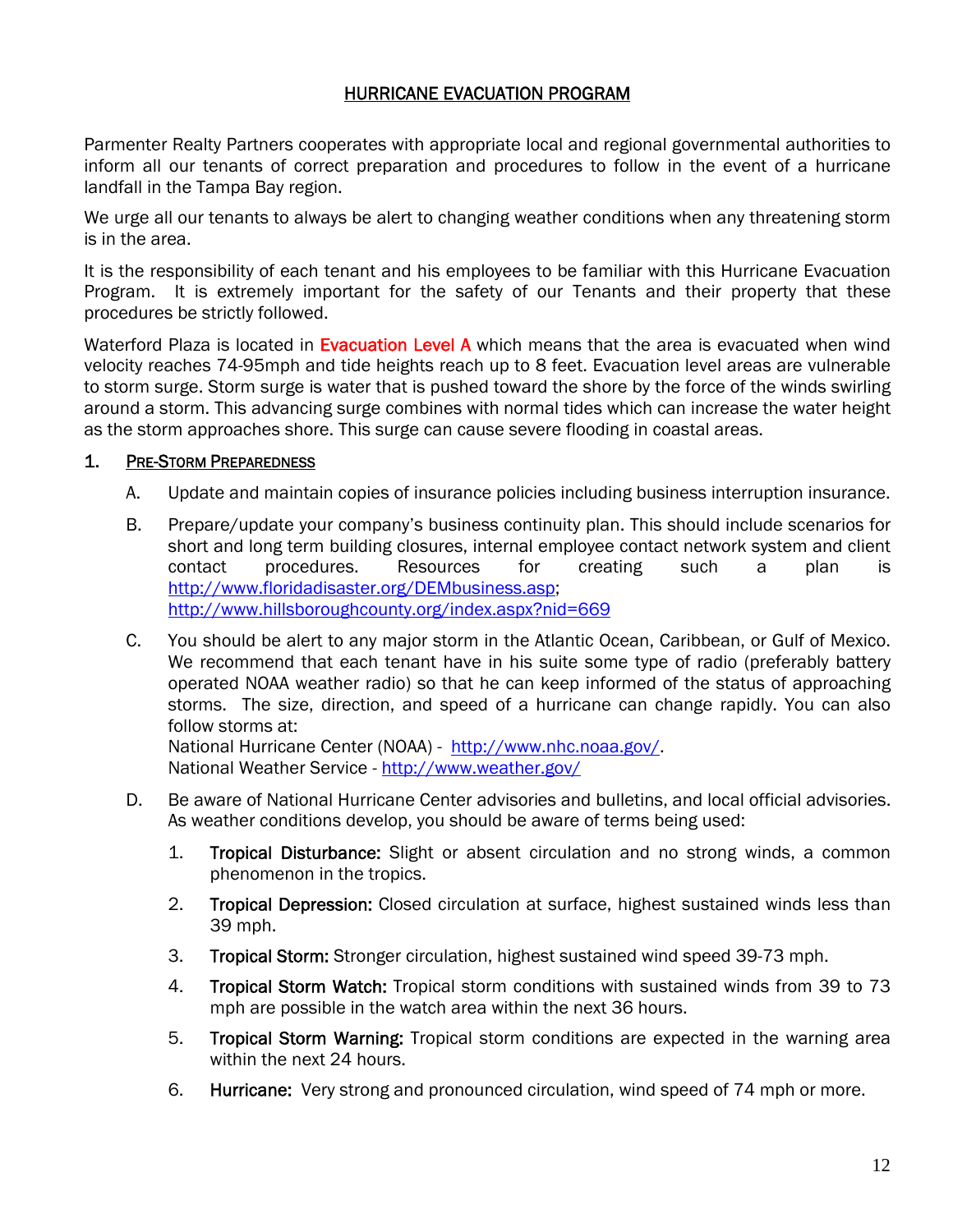- 7. Hurricane Watch: If the hurricane continues to threaten land, a hurricane watch is added to the advisory, covering a specified area and duration. A hurricane watch means that hurricane conditions are a real possibility. When a hurricane watch is issued, listen for further advisories, take steps to notify your employees, secure your office and be prepared to evacuate if necessary.
- 8. Hurricane Warning: When hurricane conditions are expected within twenty-four hours, a hurricane warning will be announced by the National Hurricane Center. All precautionary measures should be completed and you must evacuate the building and Rocky Point area if notified by civil authorities.

#### SAFFIR / SIMPSON HURRICANE CATEGORY SCALE

From the National Hurricane Center Website http://www.nhc.noaa.gov/aboutsshws.php The Saffir-Simpson Hurricane Wind Scale is a 1 to 5 rating based on a hurricane's sustained wind speed. This scale estimates potential property damage. Hurricanes reaching Category 3 and higher are considered major hurricanes because of their potential for significant loss of life and damage. Category 1 and 2 storms are still dangerous, however, and require preventative measures. In the western North Pacific, the term "super typhoon" is used for tropical cyclones with sustained winds exceeding 150 mph.

| Category       | <b>Sustained Winds</b>                                      | Types of Damage Due to Hurricane Winds                                                                                                                                                                                                                                                                                                                                                                         |
|----------------|-------------------------------------------------------------|----------------------------------------------------------------------------------------------------------------------------------------------------------------------------------------------------------------------------------------------------------------------------------------------------------------------------------------------------------------------------------------------------------------|
| $\mathbf 1$    | 74-95 mph<br>64-82 kt<br>119-153 km/h                       | Very dangerous winds will produce some damage: Well-constructed frame<br>homes could have damage to roof, shingles, vinyl siding and gutters. Large<br>branches of trees will snap and shallowly rooted trees may be toppled.<br>Extensive damage to power lines and poles likely will result in power<br>outages that could last a few to several days.                                                       |
| $\overline{2}$ | 96-110 mph<br>83-95 kt<br>154-177 km/h                      | Extremely dangerous winds will cause extensive damage: Well-constructed<br>frame homes could sustain major roof and siding damage. Many shallowly<br>rooted trees will be snapped or uprooted and block numerous roads. Near-<br>total power loss is expected with outages that could last from several days<br>to weeks.                                                                                      |
| 3<br>(major)   | 111-129 mph<br>96-112 kt<br>178-208 km/h                    | Devastating damage will occur: Well-built framed homes may incur major<br>damage or removal of roof decking and gable ends. Many trees will be<br>snapped or uprooted, blocking numerous roads. Electricity and water will be<br>unavailable for several days to weeks after the storm passes.                                                                                                                 |
| 4<br>(major)   | 130-156 mph<br>113-136 kt<br>209-251 km/h                   | Catastrophic damage will occur: Well-built framed homes can sustain<br>severe damage with loss of most of the roof structure and/or some exterior<br>walls. Most trees will be snapped or uprooted and power poles downed.<br>Fallen trees and power poles will isolate residential areas. Power outages<br>will last weeks to possibly months. Most of the area will be uninhabitable for<br>weeks or months. |
| 5<br>(major)   | 157 mph or higher<br>137 kt or higher<br>252 km/h or higher | Catastrophic damage will occur: A high percentage of framed homes will be<br>destroyed, with total roof failure and wall collapse. Fallen trees and power<br>poles will isolate residential areas. Power outages will last for weeks to<br>possibly months. Most of the area will be uninhabitable for weeks or<br>months.                                                                                     |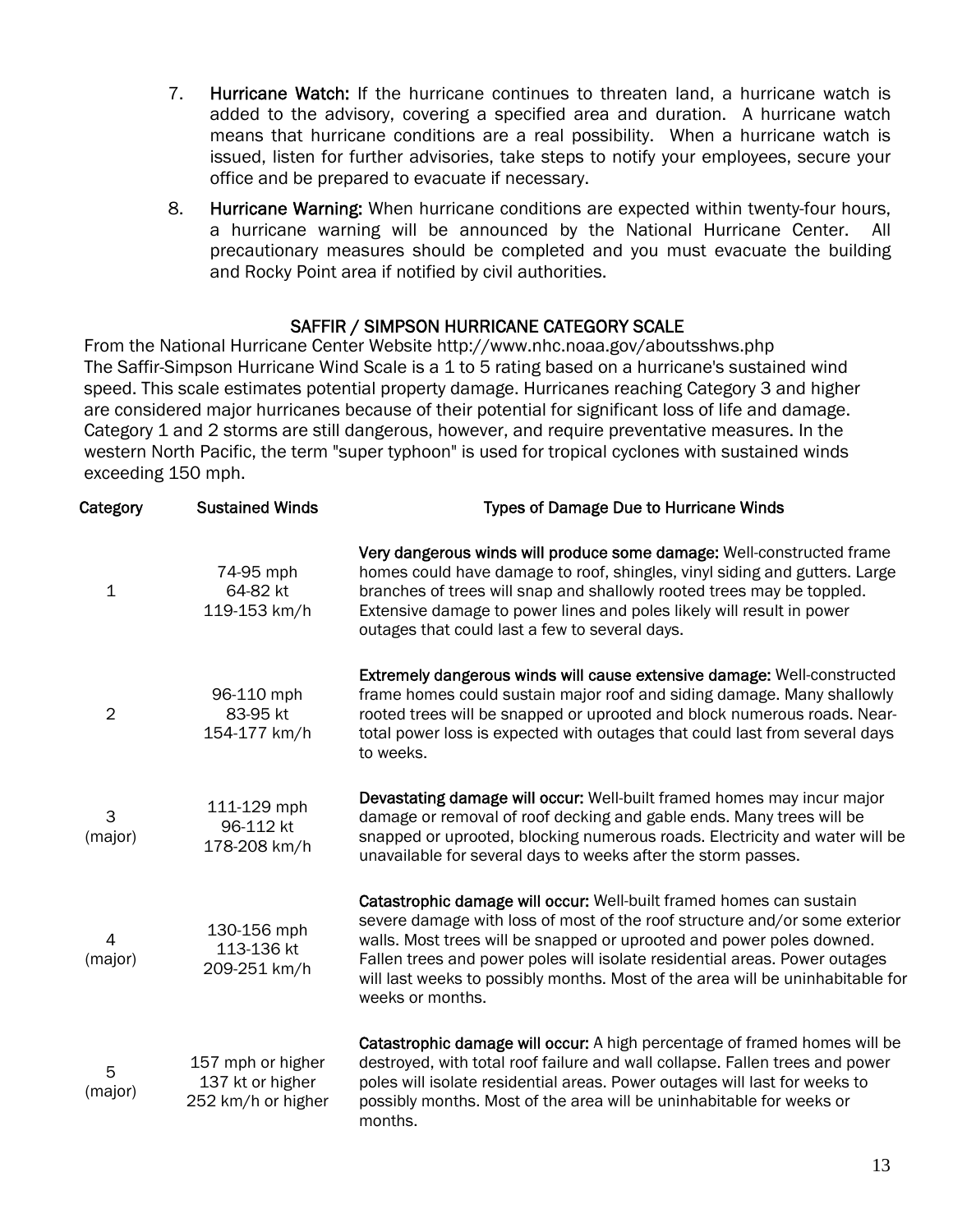It is most important that you familiarize yourself with the Waterford Plaza Hurricane Evacuation Program prior to a tropical storm watch. Please contact building management now if you have any questions.

#### 2. WHAT TO DO IN THE EVENT OF A TROPICAL STORM OR HURRICANE WATCH FOR THE AREA

- A. Be prepared to protect offices that have exterior glass that could be broken by flying debris. Please use the following as a guide to give you an idea of what needs to be done.
	- □ Back up all your data on your computer(s) and take the disk with you.
	- Cover expensive/ computer equipment with heavy-duty trash bags and store away from any rooms with windows, or if able, take equipment with you.
	- □ Lock or tape shut all filing cabinets
	- Clear all debris, (files, paperwork, 'in' baskets, pictures, telephones, etc); off of any open area, i.e. desks, tables, bookshelves, etc. This will help eliminate floating and flying debris.
	- Unplug everything and make sure all lights switches are off. We recommend that before you leave the building, all computers, telecommunication equipment, microwaves, etc. be unplugged so as to protect them from possible power surges.
	- Personal belongs should be gathered so they can be removed easily when an evacuation order is given.
	- Lower and close all blinds
	- □ Close all doors (do not lock), especially those with windows.
	- B. Supplies you will want to have on hand for business and/or home
		- □ Flashlight and extra batteries
		- Portable, battery operated radio and extra batteries
		- First aid kit and manual
		- □ Heavy duty trash bags, heavy duct tape,
		- Proper Identification- Including a photo ID
		- **Emergency food and water**
		- Non-electric can opener
		- Cash and credit cards
		- Sturdy shoes, long pants and long sleeved shirt
- C. Be sure that the building management has home, cell and pager numbers for the appropriate contact person(s) in your office should we need to contact you. Likewise, we will provide you with telephone numbers to call for emergency information.
- D. Official emergency bulletins can be heard on the radio or television.

#### 3. EVACUATION PROCEDURES

- A. Under most all circumstances, you will have plenty of time to evacuate and will be able to exit the building and project as you would on any working day. In the unlikely event of an emergency evacuation, you will be instructed through the public address system to exit the building.
- B. If there is a power outage, you will be instructed to exit via the stairwells.
- C. Secure or remove any valuables, lock file cabinets and desks, and turn off the lights in your office. Please reference list above.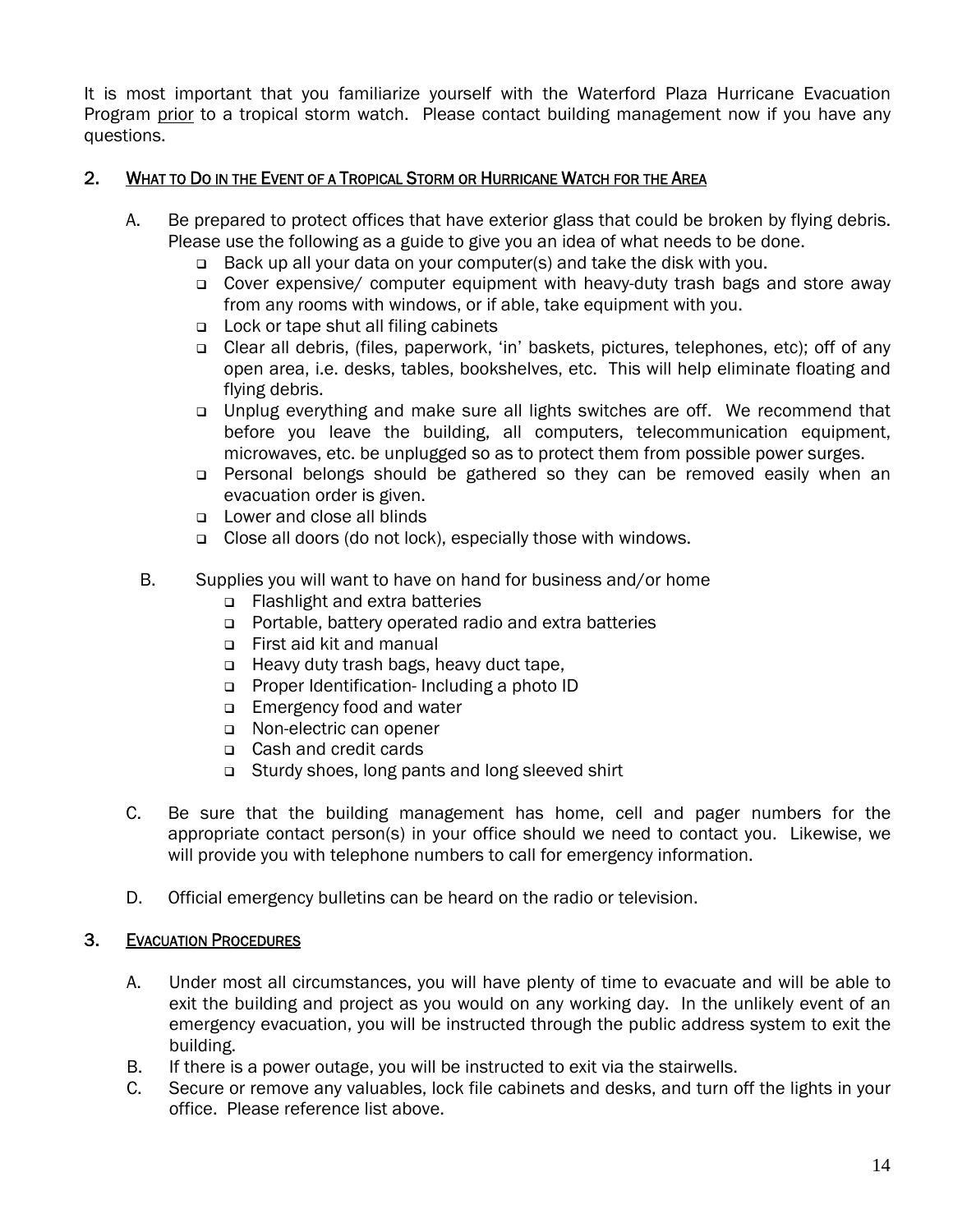- D. Go to your home or designated emergency evacuation shelter. Do not attempt to return to your office until notified by the appropriate local governmental agency or by Parmenter Realty Partners.
- E. Building management recommends that all of our tenants talk to their insurance agents regarding their coverages to ensure you have adequate insurance including Business Interruption Insurance for your own security. You will also want to make sure your current Insurance includes hurricane and wind damage.
- F. When you return to your office, notify the building management and your insurance carrier of any damage sustained to your suite.
- G. Finally, do not leave any automobiles in the parking lot, as we do not assume liability if they are damaged.

The best preparation you can make is to familiarize yourself with these procedures now and notify us of any questions you may have.

#### 4. RECOVERY PROCESS

When the building management is permitted back on to the property, the management recovery team will survey the property to make sure the building is safe. Once all safety issues have been covered and repaired, the management recovery team will call tenants when it is safe to enter the building. Tenants are asked to come no more than four (4) people per company. There will be an assigned meeting area where the management recovery team will explain recovery procedures. All persons that are part of the recovery are required to wear long pants (Jeans), work boots, Long sleeve shirt. Without this proper attire, you will not be permitted back to the property. Please make sure that building management has all current contact information home, cell and pager numbers.

Below is a list of suggested supplies necessary for recovery.

*Please note: Tenants are responsible for the clean up and cost of the clean up of their personal belongings in their suite after a disaster. The items listed here are for tenant's "personal" use and are at the tenants cost. The building will not be able to provide these items.* 

- Photo ID with business card showing the building's address
- □ Broom and dust pan
- □ Heavy duty trash bags
- □ Heavy gloves
- □ Water
- Cleaning supplies and materials, i.e. wash cloths, cleaning spray,
- Camera to document damages
- Dolly cart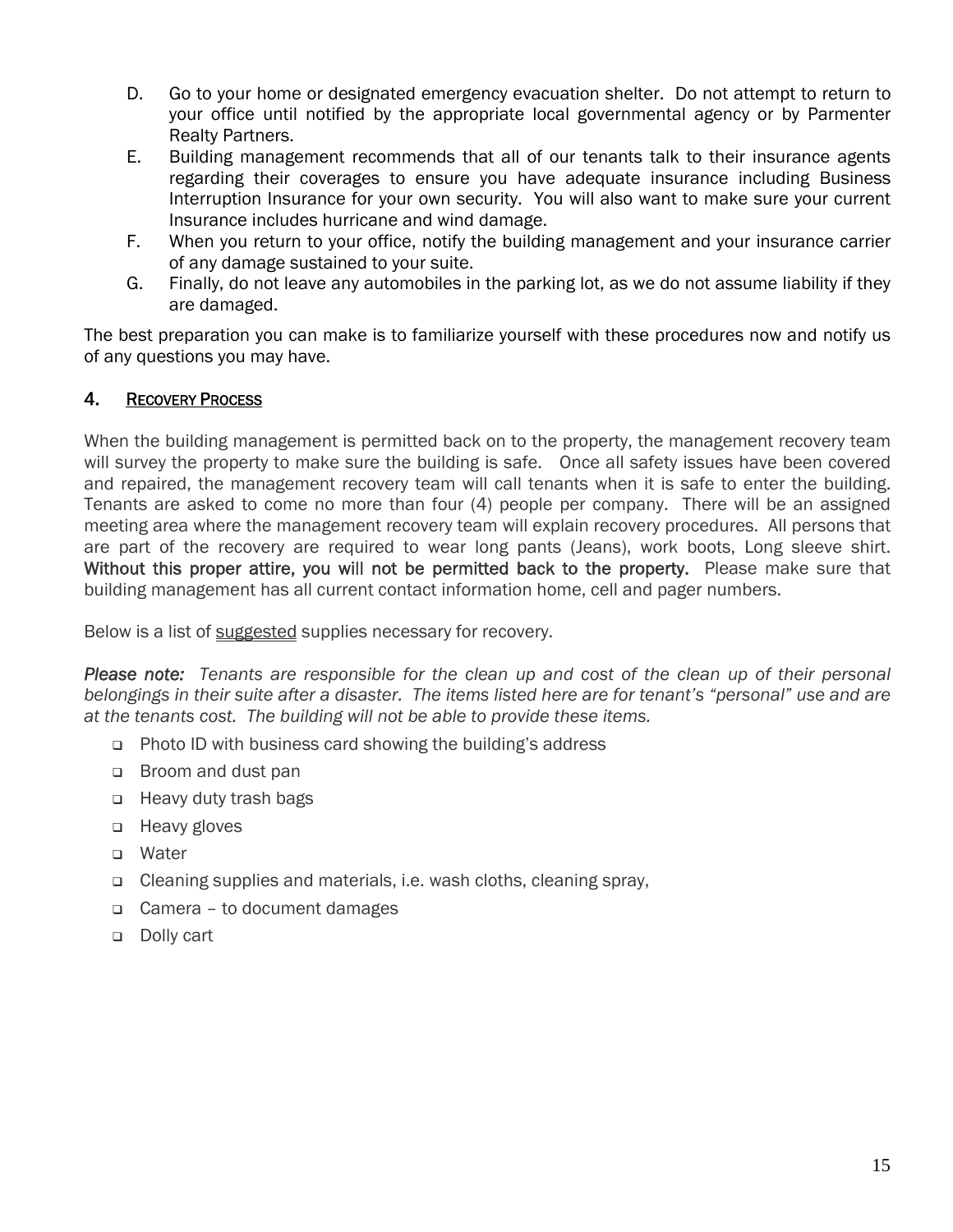#### AIRCRAFT

#### EVACUATION PROCEDURES TO FOLLOW IN CASE OF AIRCRAFT COLLISION

The evacuation procedure for an aircraft collision (aircraft hits the building) will be basically the same as other evacuation procedures. Tenant personnel in the area of the crash and on floors below the crash should be evacuated as quickly as possible to avoid the possibility of injury due to any liquid jet fuel leaking from the crash.

This liquid fuel may run down stairwells and elevator shafts. In view of this, it may become necessary to route your personnel to exit down a stair on the opposite side of the building, personally leading them across the floor to the other side. Again, try to remain calm and have your Emergency Coordinator's help in evacuating your people.

While you have been instructed not to evacuate your personnel until you are so directed, an aircraft collision could well justify immediate evacuation of your people at your own discretion.

Also, if at your judgment the heat is intense enough to warrant an immediate evacuation, do so.

If you are located above the crash (collision) floor, you should be prepared to move your personnel across to the opposite side of the building and down the stairwell.

However, before moving your people into any stairwell, you must first determine if there is smoke in the stairwell. Once you have evacuated your people, you should remain alert for continuing instruction.

In the event you move your people out of the building, you should be alert to jet fuel running down the side of the building. Once out of the building, instruct your people to leave the vicinity of the building, to avoid creating traffic and crowd problems which could hinder firefighters and other emergency personnel.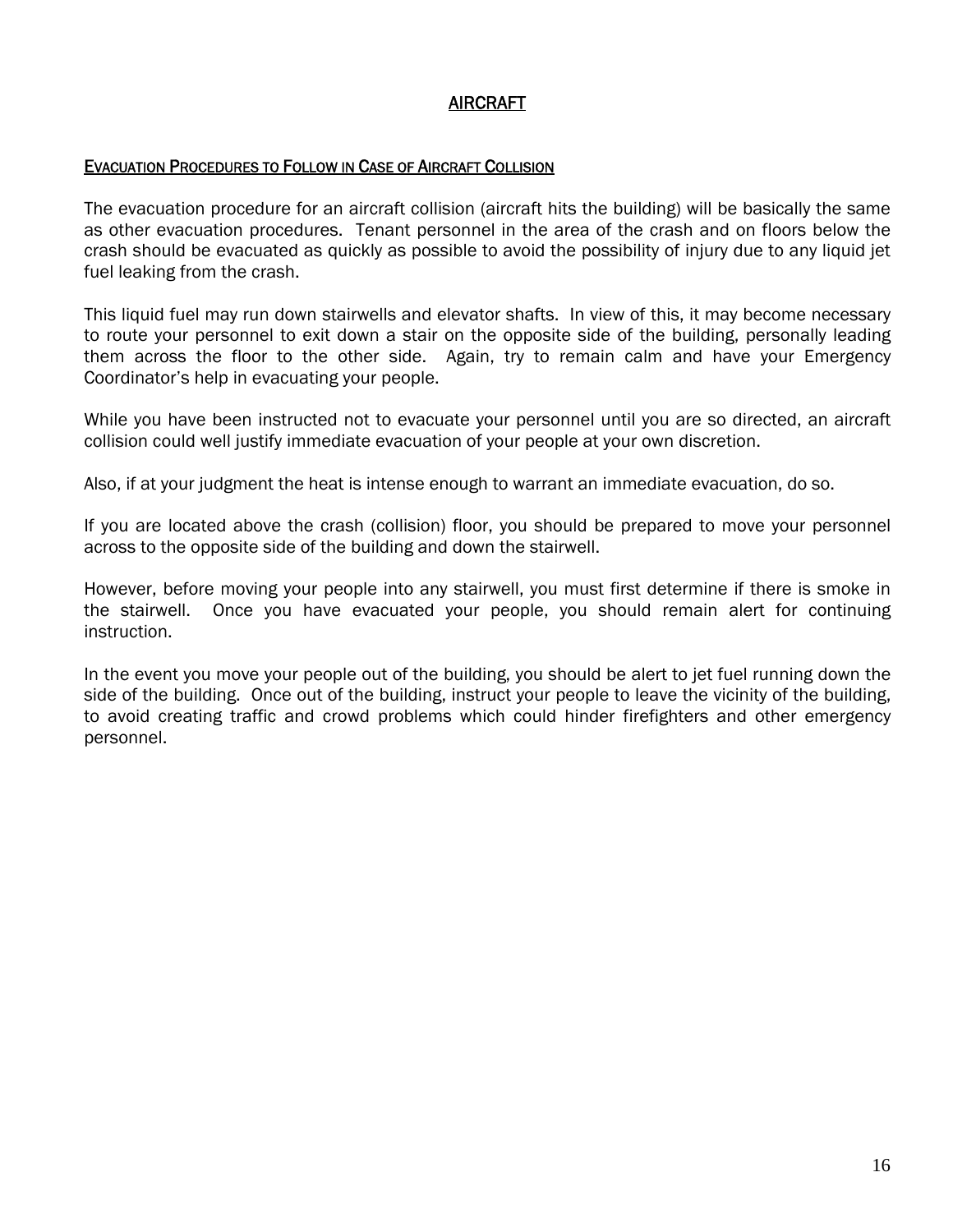#### CIVIL DISORDER/ WORKPLACE VIOLENCE

#### EVACUATION PROCEDURES FOR CIVIL DISORDER

A Civil Disorder serious enough to cause evacuation of the Building is very unlikely. However, should it become necessary to evacuate a floor, the procedure to be followed is basically the same as that for fire evacuation. If a disorder should take place in your area or floor, the Tampa Police (911), and the building management should be notified who in turn should notify SECURITY and assist in whichever way becomes necessary.

#### **WORKPLACE VIOLENCE**

Violence in the workplace is any incident in which an employee or employer is threatened, intimidated, verbally or physically attacked, harassed, injured or killed. Tenants should have their own workplace violence plan and procedures in place.

- Warning signs to be aware of:
	- □ Withdrawal from normal friends
	- Suicidal tendencies (e.g. disposal of possessions)
	- □ Belligerent behavior/ threats
	- Obsession with other workers
	- Obsession with weapons as a means of solving problems
	- Obsession with other incidents of violence
	- 80% of workplace homicides are preceded by warning signs
- What you should do:
	- Report a problem before it gets out of control
	- □ Report any change in behavior to management
	- Develop conflict communication skills
	- □ Don't try to solve grievances with verbal or physical abuse
	- Show respect for co-workers (not everyone thinks and acts like you)

If you get caught in a dangerous situation: Don't try to reason with the person. Follow your company's crisis plan.

#### WHEN A SITUATION DOES OCCUR PLEASE NOTIFY BUILDING MANAGEMENT AND BUILDING SECURITY, SO THEY CAN BE ON ALERT.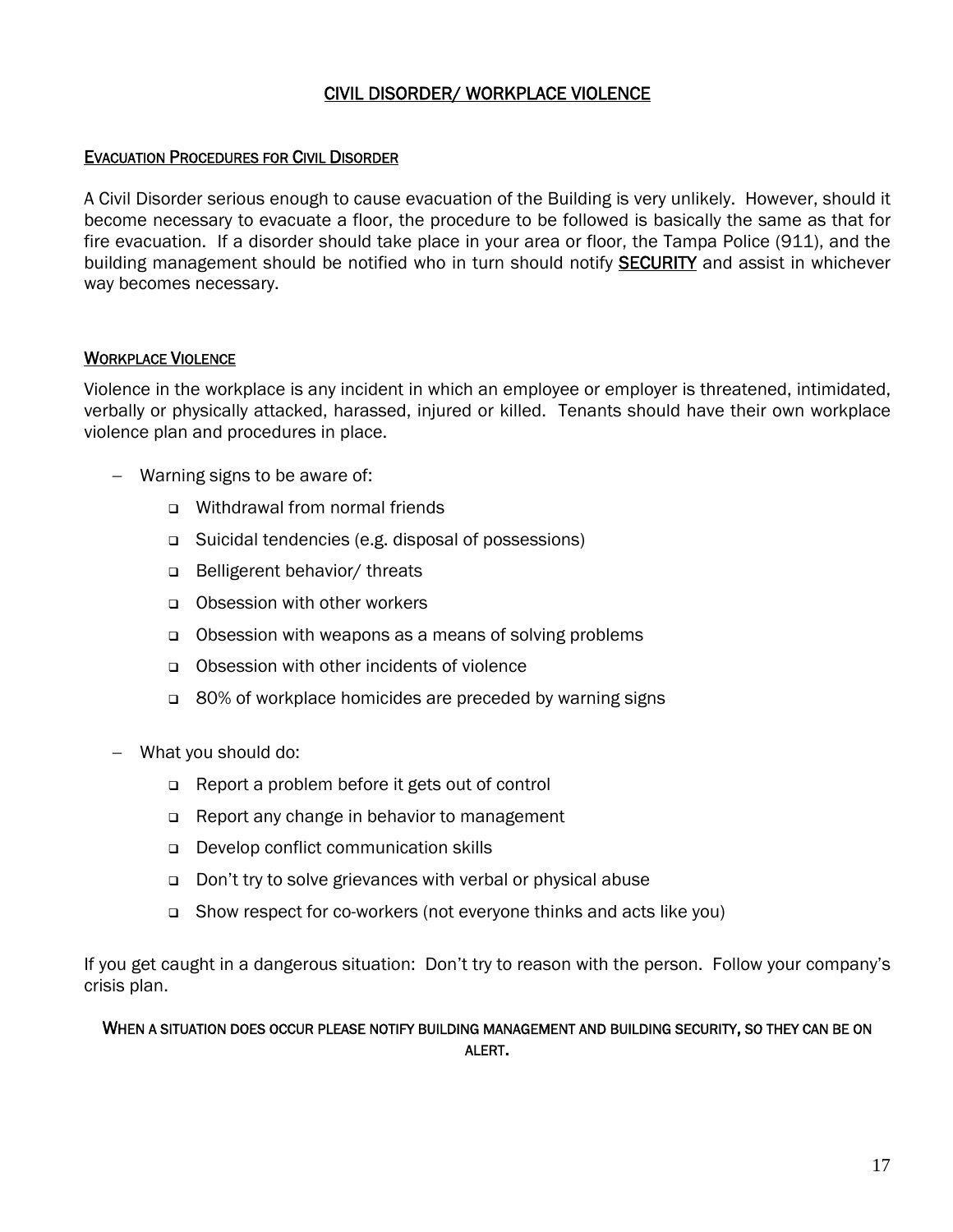#### POWER FAILURE

Waterford Plaza has been designed to minimize the risk of a general power failure resulting from causes within the building. Should a power failure occur, it typically would affect an isolated area of the building or a large geographic area of which this building is a part of.

All suites and public areas are equipped with independently powered exit signs and emergency lights. These will remain lit in a general power failure, but may only last for a limited time period.

In the event of an electrical failure, please observe the following guidelines:

- 1. If a power failure is caused by a fire emergency, all procedures for fire emergencies remain in effect (see Emergency Evacuation Procedures).
- 2. Contact the Building Manager.
- 3. Open draperies and raise blinds to let in outside light. If there is adequate lighting from windows, continue to perform assigned tasks as well as possible.
- 4. If you are instructed to evacuate the building, lock all areas of your premises.
- 5. Do not congregate in the lobby areas or in the street.
- 6. If you are trapped in an elevator during a power failure, do not panic. Wait for assistance. Your elevator will cease operation, but will not fail. Do not attempt to force the doors open or escape through the roof hatch. Use the elevator emergency call button for assistance.
- 7 Building management will notify you as soon as possible when power will be restored.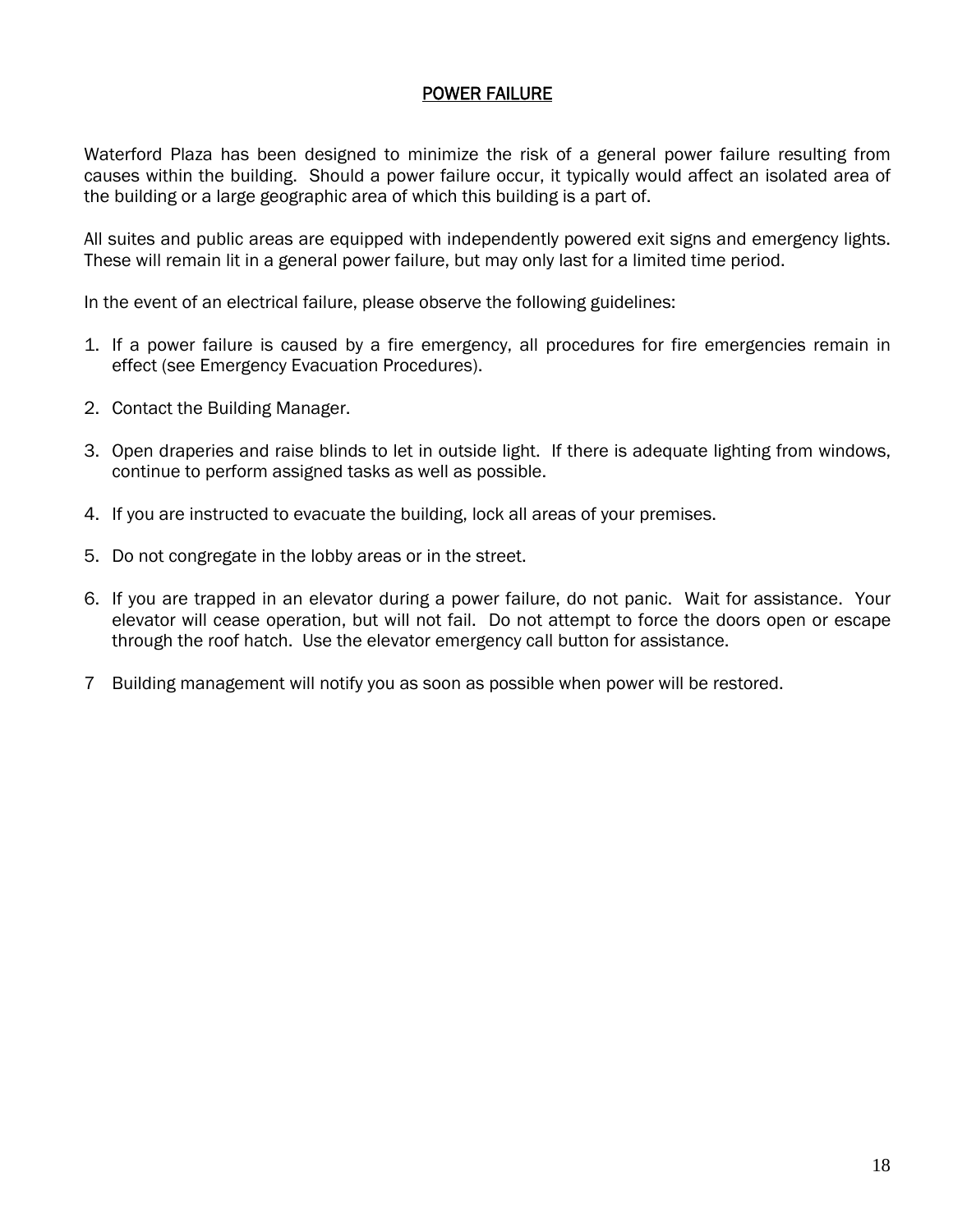#### CRIME/LOSS PREVENTION

Parmenter Realty Partners along with Westshore Alliance (businesses within the Westshore area) has an established Crime Watch Program similar to the Neighborhood Watch Program throughout communities. We encourage your participation.

The following points should be considered for your loss prevention program:

- Allow limited access to your space. Keep back doors secured at all times.
- Keep reception area monitored at all times.
- Request identification of persons performing repairs or service.
- Prohibit access by people who do not have the name of the specific employee on whom they are calling.
- Do not allow removal of equipment by anyone without authorization by a supervisor.
- Do not allow messenger services into office areas.
- Do not keep items to be sent by messenger out in the open.
- Train employees to keep wallets, purses, and valuables in locked drawers.
- Never hang valuable coats and other items in easily accessible closets, (e.g., waiting rooms).
- Lock up laptop and notebook computers these are hot items to steal.
- Never invite solicitors into your office they may be just 'window-shopping'.
- Notify building management of suspicious people (we will dispatch our on-site security officer to investigate).
- Never enter a door that has been pried open.
- Remember, a simple "may I help you?" has stopped more thefts than we will ever know.

We hope these few pointers will be of some assistance for your premises. If you are working after hours and need assistance, please remember to call building Security at 813-927-0072. Should you have any questions or wish additional information on this program, please contact us at 813-281- 1110.

#### Remember, Crime Prevention is Everyone's Responsibility.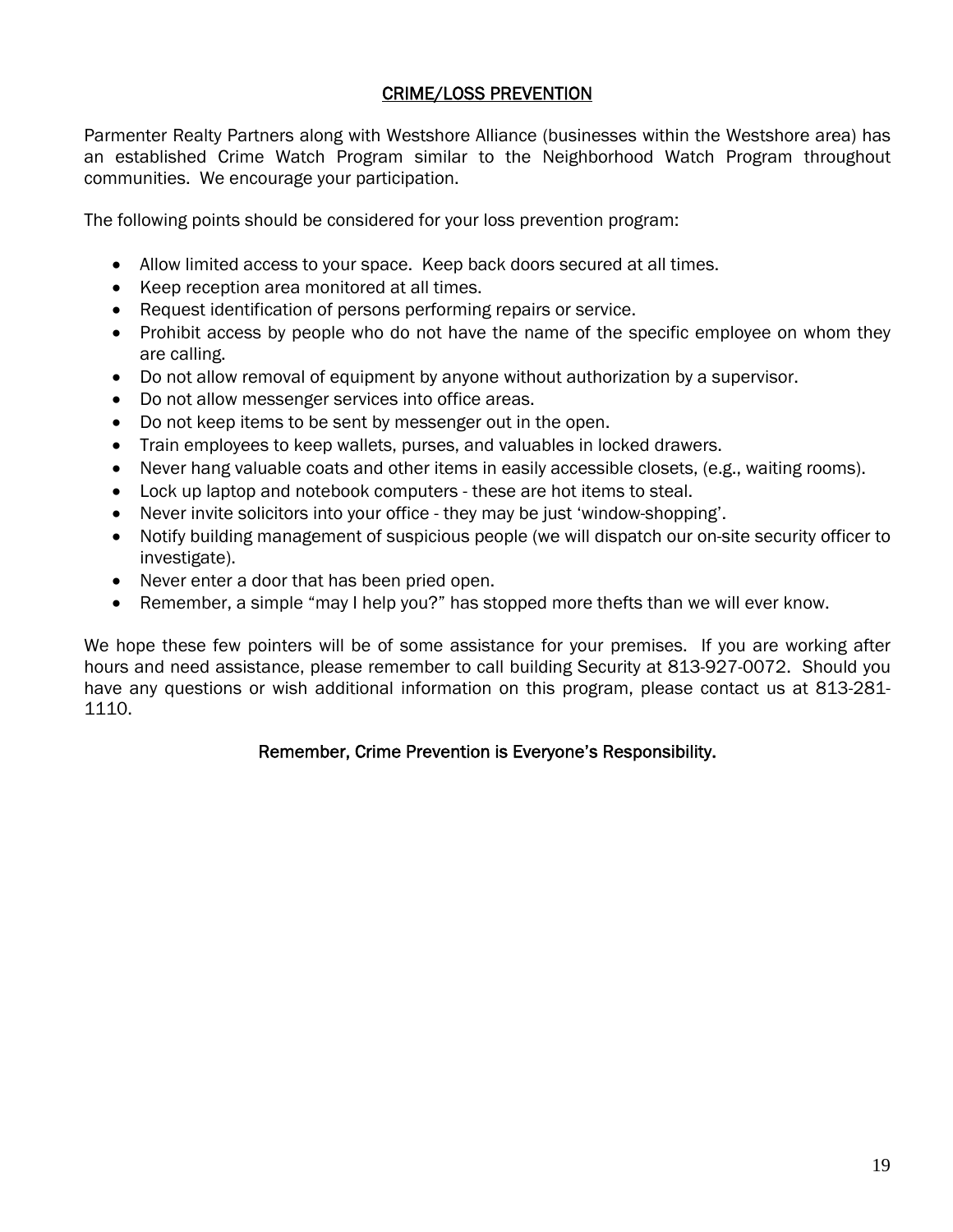#### TORNADO

Tornadoes are one of nature's most violent, destructive storms and can devastate an area in seconds. A tornado appears as a rotating, funnel-shaped cloud, striking the ground with whirling winds at speeds of over 300 miles per hour. A tornado spins like a top and may sound like a train or like the engines on an airplane. Tornadoes can travel 10 miles or more before they subside. In Florida, they occur most frequently during the months of June, July and August.

Whenever severe thunderstorms threaten your area, listen to radio and television announcements for updates and instructions.

A "tornado watch" means that tornadoes, severe thunderstorms, or both, are possible. Weather reports should be monitored for additional details or developments. The sky should be watched for signs of the telltale funnel-shaped clouds associated with tornadoes. Any signs of tornadoes should immediately be reported to local authorizes.

A "tornado warning" means that tornadoes have been sighted in the warning area. People should take shelter immediately.

In the event of a tornado warning, occupants should go directly to an enclosed, windowless area in the center of the building – away from glass and on the lowest floor possible. Then, crouch down and cover your head. Interior stairwells are usually good places to take shelter, and if not crowded, allow you to get to a lower level quickly. Stay off the elevators; you could be trapped in them if the power is lost. No one should leave the building. Do not attempt to flee from a tornado in your car or any other type of vehicle.

#### Recovery Actions:

- Use extreme caution when entering homes and other facilities damaged by the storm.
- Look for broken gas lines, downed power lines, and damaged utilities and report them to the proper authorities.
- Check for injured personnel. Do not attempt to move people who are seriously injured unless they are in immediate danger. Call for medical help immediately.
- Stay away from disaster areas unless you are providing first aid or medical assistance.